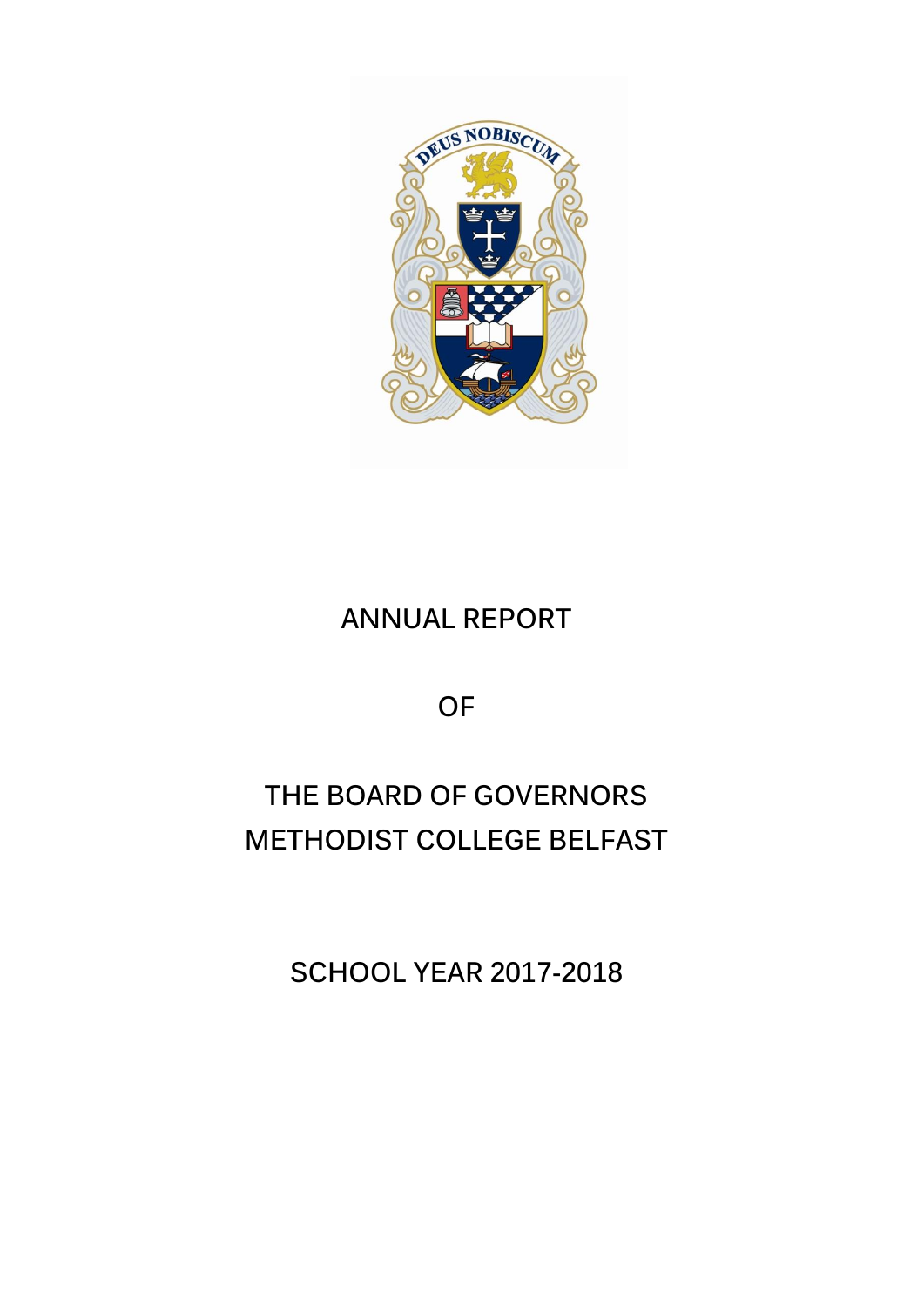## **CONTENTS PAGE**

| Membership of the Board of Governors       | 3  |
|--------------------------------------------|----|
| Enrolments                                 | 4  |
| Subjects offered at GCSE, AS and A2 Levels | 5  |
| Other Subjects Offered in the Sixth Form   | 5  |
| Summary of Public Examination Results      | 6  |
| Leavers' Destinations                      | 6  |
| Attendance Rate                            | 6  |
| A2 Level Results                           | 7  |
| <b>AS Level Results</b>                    | 9  |
| <b>GCSE Results</b>                        | 11 |
| Key Stages 1, 2 and 3 Results              | 13 |
| Sporting Activities Offered                | 14 |
| Clubs and Activities Available             | 14 |
| Major Sporting Achievements                | 15 |
| Other Events and Achievements              | 16 |
| Special Academic Achievements              | 19 |
| <b>University Entrance</b>                 | 20 |
| <b>Contributions to Charities</b>          | 22 |
| Preparatory Department                     | 22 |
| <b>Financial Statement</b>                 | 23 |
| Treasurer's Report                         | 25 |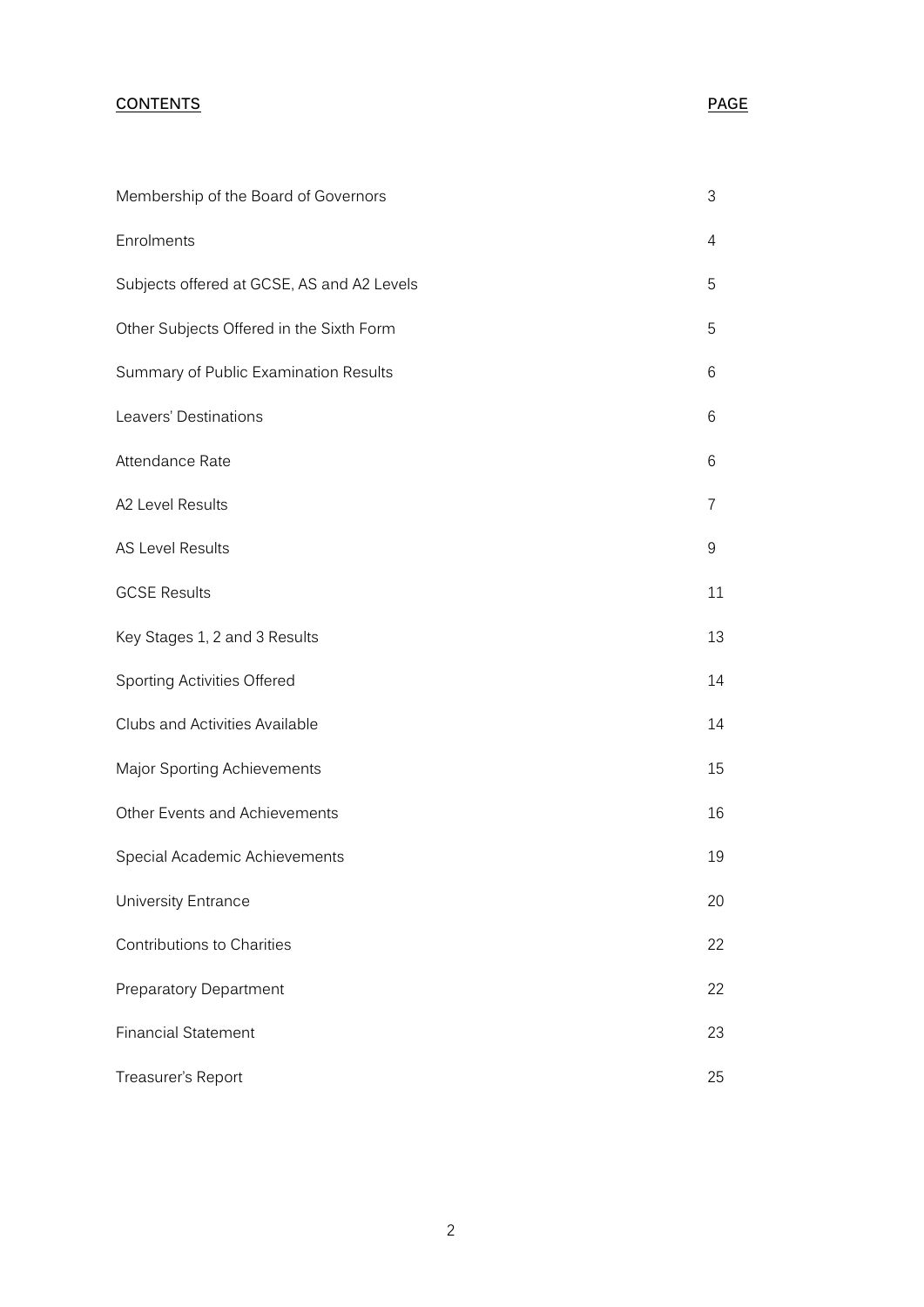#### **Membership of the Board of Governors (September 2017)**

Mr M Humphreys <sup>3</sup> (2017) Chairman Rev JM Unsworth 1 (2016) Ministerial Secretary Mrs E Shaw <sup>2</sup> (2017) Lay Secretary Mr E Bell 1 (2017) Treasurer, Convener of the Finance Committee Rev JD Alderdice 1 (2017) Mrs P Arneill <sup>2</sup> (2017) Mrs SP Bret  $2(2017)$ Mrs B Callaghan MBE <sup>1</sup> (2018) Rev DA Campton <sup>1</sup> (2017) Mr J Clarke  $(2018)$ Dr JK Fleming 3 (2017) Sir J Gillen<sup>5</sup> Rev E Hyland 1 (2018) Mr N Jackson $(2017)$ Mr T Lowry  $(2017)$ Mrs R McCartney 4 (2017) Mr M McElhinney 1 (2019) Mrs H McHugh $\pm$  (2019) Miss O Moore <sup>4</sup> (2017) Mrs G Morrison 4 (2017) Mr W Patterson <sup>1</sup> (2016) Mrs J Rainey  $(2017)$ Professor Sir D Rea <sup>1</sup> (2018) Rev Dr J Stephens <sup>1</sup> (2019) Secretary of Conference Prof WA Strong <sup>1</sup> (2017) The Principal (ex officio, non-voting)

 $1$  Appointed by the Conference of the Methodist Church in Ireland

2 Appointed by the Department of Education

3 Elected by parents

4 Elected by the teaching staff

5 Co-opted member

Dates in brackets indicate the year at the end of which a Governor's period of office is concluded, except for those appointed by the Conference of the Methodist Church in Ireland whose period of office ends in June of the year stated.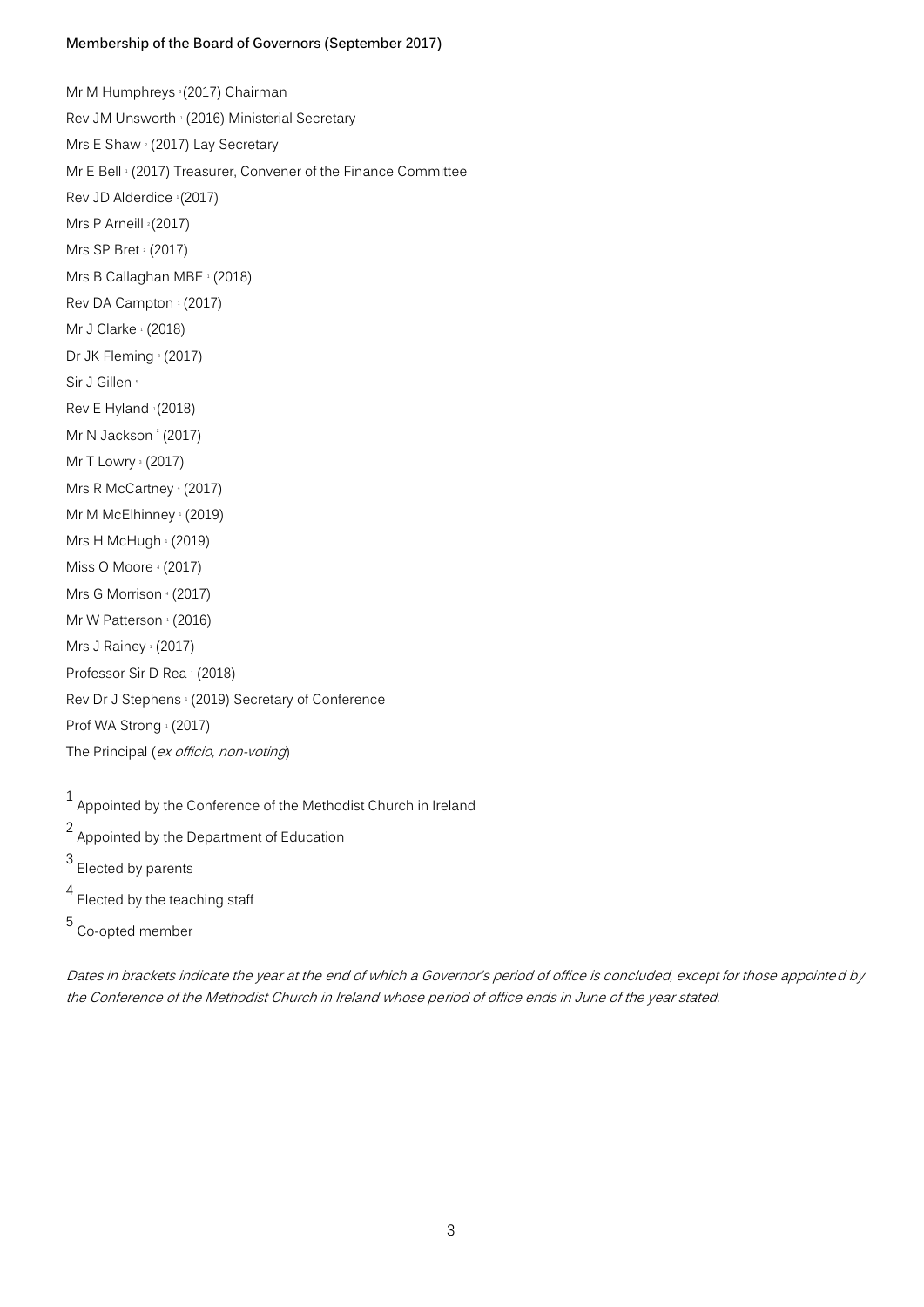## **ENROLMENTS (2017-2018)**

## Preparatory Department

(Downey House & Fullerton House)

| $\mathbf{D}$<br>$\mathbf{1}$ | r c<br>$\cdot$ $-$ | n <sub>c</sub> | $D^{\Lambda}$<br>. <u>.</u> | .<br>$\sim$ | DG | D7<br>∽ | Total                             |
|------------------------------|--------------------|----------------|-----------------------------|-------------|----|---------|-----------------------------------|
| 29                           | $\sim$ $-$         | +ບ             | . .                         | 30          | '' | 40      | $\sim$ $\sim$ $\sim$<br>$- \cdot$ |

## Secondary Department

| Year <sub>8</sub> | $\sim$<br>Year 9 | 10<br>Year. | $\overline{A}$<br>Year<br>ᆠᆂ | Year<br>1 <sub>0</sub><br>ᅩᄼ | Year<br>$\sim$<br>шū | Year<br>14 | $\tau$ otai |
|-------------------|------------------|-------------|------------------------------|------------------------------|----------------------|------------|-------------|
| 241               | 247              | 256         | 255                          | つにつ<br>د∪∠                   | 267                  | 258        | ラララ<br>---  |

## **Overall Total: 2047**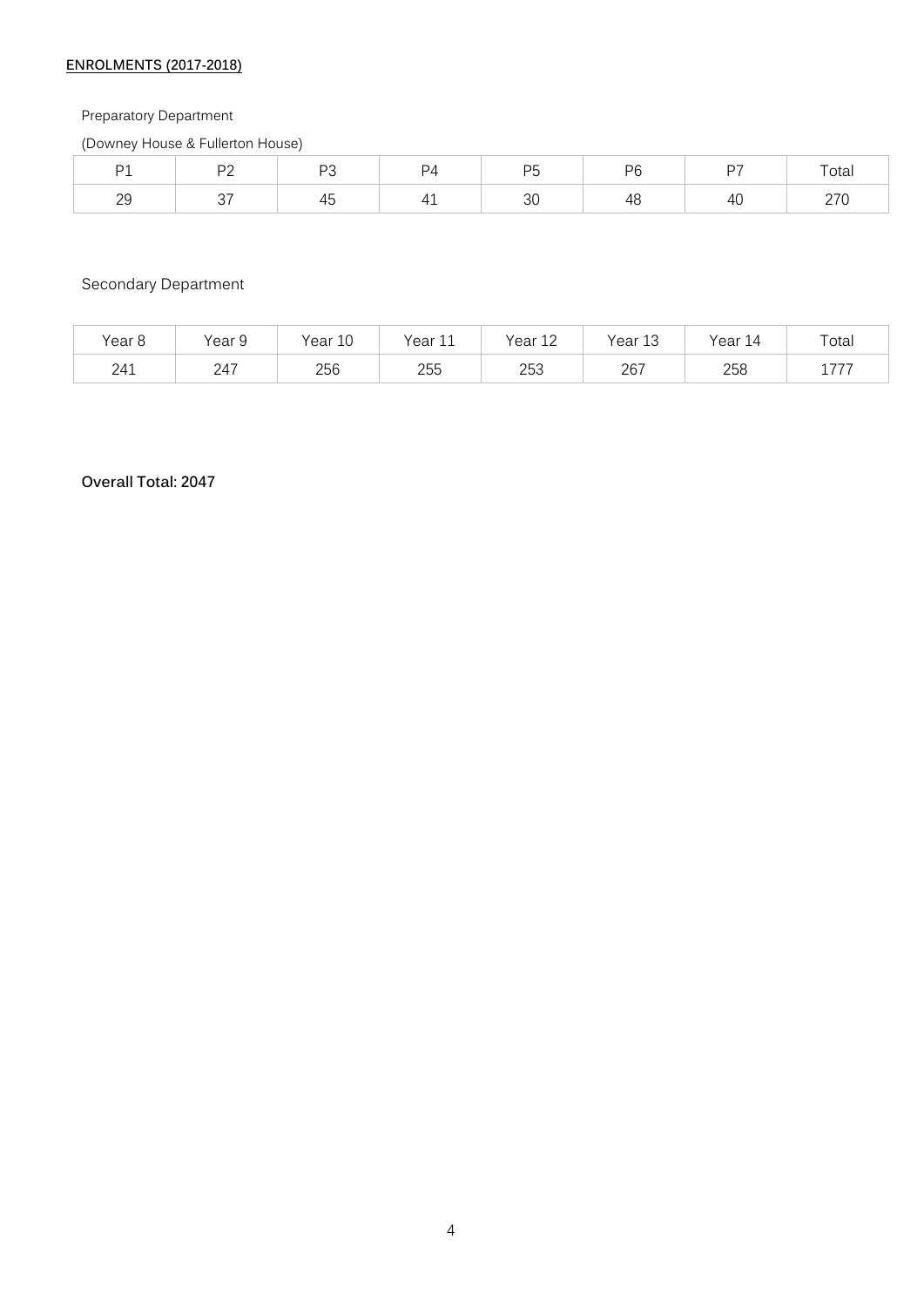## **SUBJECTS OFFERED AT GCSE, AS AND A LEVEL (2017-2018)**

| <b>GCSE Level</b>             | <b>AS Level</b>                  | A-Level                             |
|-------------------------------|----------------------------------|-------------------------------------|
| Art & Design                  | Art & Design                     | Art & Design                        |
| Biology                       | Biology                          | Biology                             |
| <b>Business Studies</b>       | <b>Business Studies</b>          | <b>Business Studies</b>             |
| Chemistry                     | Chemistry                        | Chemistry                           |
| <b>Classical Civilisation</b> | <b>Classical Civilisation</b>    | <b>Classical Civilisation</b>       |
| Digital Technology            | <b>Computer Science</b>          | <b>Computer Science</b>             |
| Drama                         | Digital Technology               | Digital Technology                  |
| Economics                     | Drama & Theatre Studies          | Drama & Theatre Studies             |
| Engineering & Manufacturing   | Economics                        | Economics                           |
| English & English Literature  | English Literature               | English Literature                  |
| French                        | Environmental Technology         | Environmental Technology            |
| <b>Further Maths</b>          | French                           | French                              |
| Geography                     | <b>Further Mathematics</b>       | <b>Further Mathematics</b>          |
| Geology                       | Geography                        | Geography                           |
| German                        | Geology                          | Geology                             |
| History                       | German                           | German                              |
| Food & Nutrition              | <b>Government &amp; Politics</b> | Government & Politics               |
| Latin                         | Health & Social Care             | Health & Social Care                |
| Learning for Life & Work      | History                          | History                             |
| Mathematics                   | Latin                            | <b>Nutrition &amp; Food Science</b> |
| Moving Image Arts             | Mathematics                      | <b>Mathematics</b>                  |
| Music                         | Moving Image Arts                | Moving Image Arts                   |
| Physical Education            | Music                            | Music                               |
| Physics                       | Nutrition & Food Science         | Physical Education                  |
| Religious Education           | Physics                          | Physics                             |
| Russian                       | Psychology                       | Psychology                          |
| Science                       | Religious Studies                | Religious Studies                   |
| Spanish                       | Russian                          | Russian                             |
| Technology & Design           | Spanish                          | Spanish                             |
|                               | Technology & Design              | Technology & Design                 |
|                               |                                  |                                     |
|                               |                                  |                                     |

Other subjects offered in the Sixth Form (2017-2018)

Arabic

Philosophy

Mandarin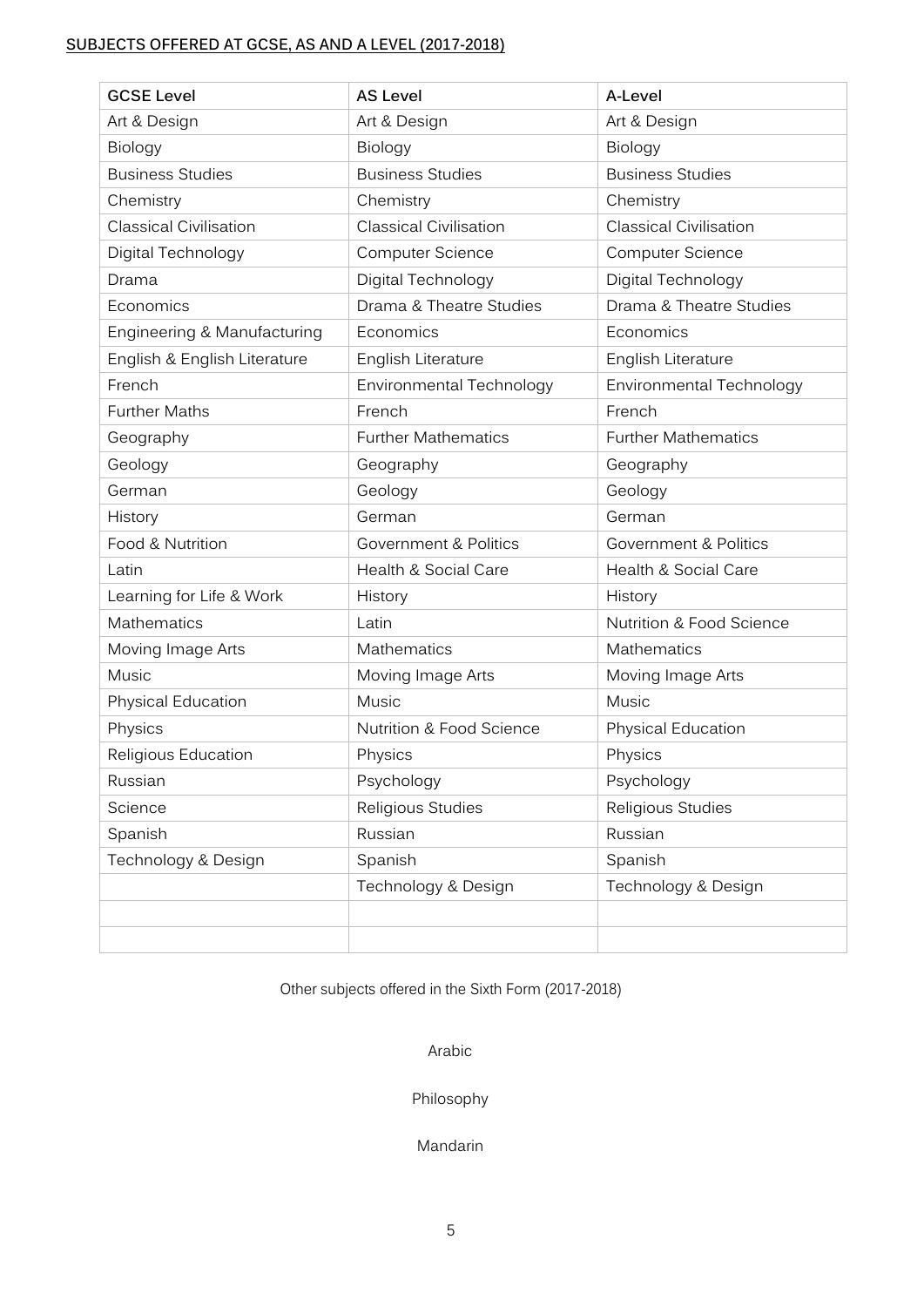## **PUBLIC EXAMINATION RESULTS, LEAVERS' DESTINATIONS, AND RATE (2017-2018)**

## Form 5 (Year 12 ) – GCSE

GCSE Examinations

|         | ᇰᇰᇰᆮ ᆮハᅉᆢᆢᆢ ᡤᅉᅝᅌᄼ |                                                |                    |       |     |                  |       |                    |     |       |     |   |  |  |
|---------|-------------------|------------------------------------------------|--------------------|-------|-----|------------------|-------|--------------------|-----|-------|-----|---|--|--|
|         |                   | number achieving (a) male (b) female (c) total |                    |       |     |                  |       |                    |     |       |     |   |  |  |
|         |                   |                                                | Grades $A^*$ - $C$ |       |     | Grades $A^*$ - G |       |                    |     |       |     |   |  |  |
| Number  |                   |                                                |                    |       |     |                  |       |                    |     |       |     |   |  |  |
| entered |                   | $7+$<br>$5+$                                   |                    |       |     |                  |       | $5+$<br>$1 - 4$    |     |       |     |   |  |  |
| (a)     | 119               | (a)                                            | 112                | 94.1% | (a) | 118              | 99.2% | (a)                | 119 | 99.2% | (a) | 0 |  |  |
| (b)     | 133               | (b)<br>132<br>(b)<br>131<br>98.5%<br>99.2%     |                    |       |     |                  |       | (b)                | 132 | 100%  | (b) |   |  |  |
| (c)     | 252               | (c)                                            | 243                | 96.4% | (c) | 250              | 99.2% | $\left(  c\right)$ | 251 | 99.6% | (c) |   |  |  |

|                                  | Form U6 (Year 14) - AS & A Level               |                      |                            |     |                                      |     |       |       |     |       |  |  |
|----------------------------------|------------------------------------------------|----------------------|----------------------------|-----|--------------------------------------|-----|-------|-------|-----|-------|--|--|
| AS Levels                        | A Level                                        |                      |                            |     |                                      |     |       |       |     |       |  |  |
|                                  | number achieving (a) male (b) female (c) total |                      |                            |     |                                      |     |       |       |     |       |  |  |
| No. of                           | No achieving 1+                                |                      | No. in<br>Number achieving |     |                                      |     |       |       |     |       |  |  |
| subjects/<br>vocational<br>areas | No. in final year of<br>course                 | Grades at<br>$A - E$ | final<br>year of<br>course |     | 3+ Grades A - C<br>$2+$ Grades A – E |     |       |       |     |       |  |  |
|                                  |                                                |                      | (a)                        | 142 | (a)                                  | 103 | 72.5% | (a)   | 138 | 97.2% |  |  |
| 28<br>6<br>6                     |                                                |                      |                            | 115 | (b)                                  | 94  | 81.7% | (b)   | 115 | 100%  |  |  |
|                                  | (c)                                            | 257                  | (c)                        | 197 | 76.7%                                | (c) | 253   | 98.4% |     |       |  |  |

| Leavers' destinations         |                                                                      |     |     |        |     |                |        |     |                |       |     |                |       |     |    |       |
|-------------------------------|----------------------------------------------------------------------|-----|-----|--------|-----|----------------|--------|-----|----------------|-------|-----|----------------|-------|-----|----|-------|
| (a) male (b) female (c) total |                                                                      |     |     |        |     |                |        |     |                |       |     |                |       |     |    |       |
| No. of                        |                                                                      |     |     |        |     |                |        |     |                |       |     |                |       |     |    |       |
|                               | FE<br>HE<br>Another School<br>Other/Unknown<br>Employment<br>leavers |     |     |        |     |                |        |     |                |       |     |                |       |     |    |       |
|                               |                                                                      |     |     |        |     |                |        |     |                |       |     |                |       |     |    |       |
| (a)                           | 165                                                                  | (a) | 104 | 34.90% | (a) | 43             | 14.43% | (a) | $\overline{7}$ | 2.35% | (a) | $\overline{4}$ | 1.34% | (a) | 6  | 2.01% |
| (b)                           | 133                                                                  | (b) | 105 | 35.23% | (b) | $\overline{7}$ | 2.35%  | (b) | 9              | 3.02% | (b) | $\mathbf{1}$   | 0.34% | (b) | 9  | 3.02% |
| (c)                           | 298                                                                  | (c) | 209 | 70.13% | (c) | 50             | 16.78% | (c) | 16             | 5.37% | (c) | 5              | 1.68% | (c) | 15 | 5.03% |

| <b>SCHOOL ATTENDANCE</b>            |                          |              |
|-------------------------------------|--------------------------|--------------|
| No. of possible attendance sessions | No. of sessions attended | % attendance |
| 64951                               | 612963                   | 94 41%       |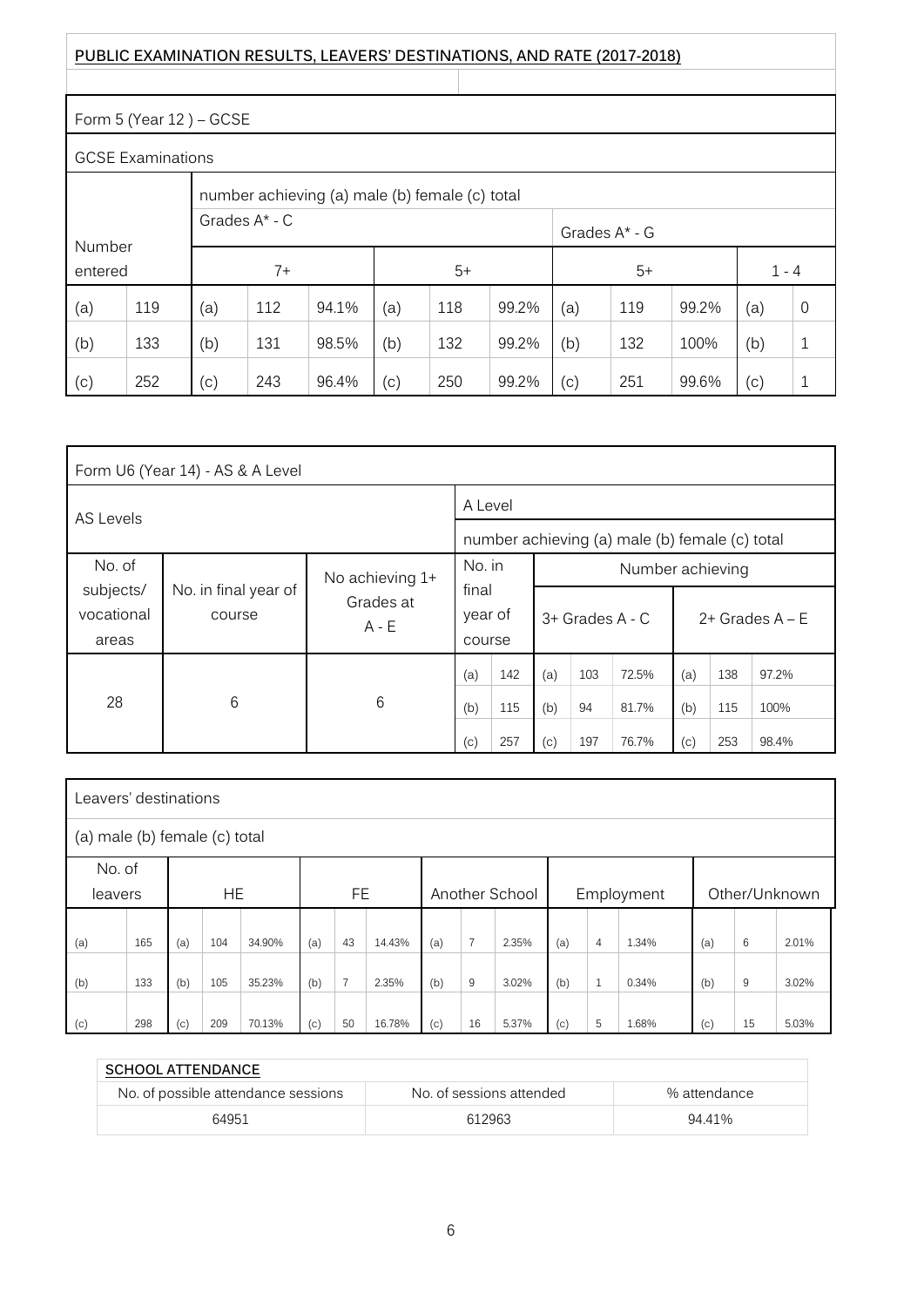## Distribution of U6th A2 Grades by Subject for 2018

|                                                            | $A^*$                  | $\mathbf{A}$         | B                      | $\mathbf{C}$           | D                      | E                     | U                       | entries A*-E   |
|------------------------------------------------------------|------------------------|----------------------|------------------------|------------------------|------------------------|-----------------------|-------------------------|----------------|
| Art & Design                                               | $\overline{3}$         | $\overline{3}$       | 2                      | $\mathbf{1}$           | $\mathbf{1}$           | $\overline{0}$        | $\overline{0}$          | 10             |
| $\frac{0}{0}$                                              | 30.0                   | 30.0                 | 20.0                   | 10.0                   | 10.0                   | 0.0                   | 0.0                     | 100.0          |
| <b>Biology</b>                                             | 12                     | 25                   | 27                     | 16                     | 3                      | $\mathbf{1}$          | $\mathbf{1}$            | 85             |
| $\frac{0}{0}$<br><b>Business Studies</b>                   | 14.1<br>$\overline{4}$ | 29.4<br>15           | 31.8<br>$26\,$         | 18.8<br>8              | 3.5<br>$\overline{2}$  | 1.2<br>$\overline{0}$ | 1.2<br>$\overline{0}$   | 98.8<br>55     |
| $\frac{0}{0}$                                              | 7.3                    | 27.3                 | 47.3                   | 14.5                   | 3.6                    | 0.0                   | 0.0                     | 100.0          |
| <b>Chemistry</b>                                           | 11                     | 23                   | 15                     | 11                     | 5                      | $\mathbf{1}$          | $\overline{0}$          | 66             |
| $\frac{0}{0}$                                              | 16.7                   | 34.8                 | 22.7                   | 16.7                   | 7.6                    | 1.5                   | 0.0                     | 100.0          |
| <b>Classical Civilisation</b>                              | $\overline{0}$         | $\mathfrak{Z}$       | $\overline{4}$         | $\overline{3}$         | $\mathbf{1}$           | $\mathbf{1}$          | $\overline{0}$          | 12             |
| $\frac{0}{0}$                                              | 0.0                    | 25.0                 | 33.3                   | 25.0                   | 8.3                    | 8.3                   | 0.0                     | 100.0          |
| <b>Computer Studies</b><br>$\frac{0}{0}$                   | $\mathbf{1}$<br>9.1    | $\mathbf{1}$<br>9.1  | 3<br>27.3              | $\overline{4}$<br>36.4 | $\overline{c}$<br>18.2 | $\mathbf{0}$<br>0.0   | $\mathbf{0}$<br>0.0     | 11<br>100.0    |
| Design and Tech.                                           | $\mathbf{1}$           | $\mathbf{1}$         | $\,8\,$                | $\overline{2}$         | $\overline{c}$         | $\mathbf{0}$          | $\mathbf{0}$            | 14             |
| $\frac{0}{0}$                                              | 7.1                    | 7.1                  | 57.1                   | 14.3                   | 14.3                   | 0.0                   | 0.0                     | 100.0          |
| <b>Drama</b>                                               | $\mathbf{0}$           | $\overline{7}$       | $\overline{4}$         | $\overline{0}$         | $\overline{0}$         | $\overline{0}$        | $\overline{0}$          | 11             |
| $\frac{0}{0}$                                              | 0.0                    | 63.6                 | 36.4                   | 0.0                    | 0.0                    | 0.0                   | 0.0                     | 100.0          |
| <b>Economics</b>                                           | $\overline{2}$         | 6                    | 8                      | $\overline{7}$         | $\mathbf{1}$           | $\mathbf{1}$          | $\overline{0}$          | 25             |
| $\frac{0}{0}$                                              | 8.0                    | 24.0                 | 32.0                   | 28.0                   | 4.0                    | 4.0                   | 0.0                     | 100.0          |
| <b>English Literature</b><br>$\frac{0}{0}$                 | 8<br>22.9              | 8<br>22.9            | 11<br>31.4             | $\tau$<br>20.0         | $\Omega$<br>0.0        | $\mathbf{1}$<br>2.9   | $\overline{0}$<br>0.0   | 35<br>100.0    |
| French                                                     | $\overline{2}$         | $\mathfrak{Z}$       | $\overline{3}$         | $\overline{0}$         | $\overline{0}$         | $\overline{0}$        | $\mathbf{0}$            | 8              |
| $\frac{0}{0}$                                              | 25.0                   | 37.5                 | 37.5                   | 0.0                    | 0.0                    | 0.0                   | 0.0                     | 100.0          |
| Geography                                                  | $\overline{3}$         | 6                    | 16                     | 13                     | $\overline{4}$         | $\overline{2}$        | $\Omega$                | 44             |
| $\boldsymbol{\theta}\!/\!\boldsymbol{_{0}}$                | 6.8                    | 13.6                 | 36.4                   | 29.5                   | 9.1                    | 4.5                   | 0.0                     | 100.0          |
| German                                                     | $\mathbf{1}$           | 3                    | $\mathbf{1}$           | $\mathbf{1}$           | $\Omega$               | $\overline{0}$        | $\overline{0}$          | 6              |
| $\frac{0}{0}$<br><b>Health &amp; Social Care</b>           | 16.7<br>$\overline{0}$ | 50.0<br>$\mathbf{1}$ | 16.7<br>$\tau$         | 16.7<br>$\mathbf{1}$   | 0.0<br>$\mathbf{1}$    | 0.0<br>$\overline{0}$ | 0.0<br>$\overline{0}$   | 100.0<br>10    |
| $\frac{0}{0}$                                              | 0.0                    | 10.0                 | 70.0                   | 10.0                   | 10.0                   | 0.0                   | 0.0                     | 100.0          |
| <b>History</b>                                             | $\tau$                 | 12                   | 17                     | 10                     | 3                      | $\overline{2}$        | $\mathbf{0}$            | 51             |
| $\frac{0}{0}$                                              | 13.7                   | 23.5                 | 33.3                   | 19.6                   | 5.9                    | 3.9                   | $0.0\,$                 | 100.0          |
| <b>Home Economics</b>                                      | $\mathbf{0}$           | $\overline{4}$       | $\overline{2}$         | 3                      | $\overline{0}$         | $\overline{0}$        | $\overline{0}$          | 9              |
| $\frac{0}{0}$                                              | 0.0                    | 44.4                 | 22.2                   | 33.3                   | 0.0                    | 0.0                   | 0.0                     | 100.0          |
| <b>Information Tech.</b><br>$\frac{0}{0}$                  | $\mathbf{0}$<br>0.0    | $\mathbf{1}$<br>7.7  | 3<br>23.1              | $\overline{3}$<br>23.1 | $\overline{4}$<br>30.8 | $\overline{0}$<br>0.0 | $\overline{2}$<br>15.4  | 13<br>84.6     |
| IT/Art                                                     | $\mathbf{0}$           | 3                    | $\overline{4}$         | $\overline{0}$         | $\overline{0}$         | $\mathbf{0}$          | $\mathbf{0}$            | $\tau$         |
| $\frac{0}{0}$                                              | 0.0                    | 42.9                 | 57.1                   | 0.0                    | 0.0                    | 0.0                   | 0.0                     | 100.0          |
| Latin                                                      | $\boldsymbol{0}$       | $\mathbf{0}$         | $\overline{c}$         | $\mathbf{1}$           | $\boldsymbol{0}$       | $\boldsymbol{0}$      | $\boldsymbol{0}$        | 3              |
| $\mathbf{0}_{\mathbf{0}}^{\prime}$                         | $0.0\,$                | $0.0\,$              | 66.7                   | 33.3                   | 0.0                    | $0.0\,$               | 0.0                     | $100.0\,$      |
| <b>Mathematics</b>                                         | $22\,$                 | 38                   | 26                     | 12                     | 3                      | $\overline{2}$        | $\overline{4}$          | $107\,$        |
| $\frac{0}{0}$<br><b>Maths. Further</b>                     | 20.6<br>8              | 35.5<br>$\mathbf{1}$ | 24.3<br>$\mathbf{1}$   | 11.2<br>$\overline{0}$ | 2.8<br>$\overline{0}$  | 1.9<br>$\overline{0}$ | 3.7<br>$\overline{0}$   | 96.3<br>10     |
| $\frac{0}{0}$                                              | 80.0                   | 10.0                 | 10.0                   | 0.0                    | 0.0                    | 0.0                   | 0.0                     | 100.0          |
| <b>Music</b>                                               | 3                      | $\mathbf{1}$         | $\overline{3}$         | $\overline{0}$         | $\overline{0}$         | $\overline{0}$        | $\mathbf{0}$            | $\tau$         |
| $\frac{0}{0}$                                              | 42.9                   | 14.3                 | 42.9                   | 0.0                    | 0.0                    | 0.0                   | 0.0                     | 100.0          |
| <b>Physics</b>                                             | $\tau$                 | 10                   | 10                     | 8                      | $\mathbf{1}$           | 8                     | $\overline{c}$          | 46             |
| $\frac{0}{0}$                                              | 15.2                   | 21.7                 | 21.7                   | 17.4                   | 2.2                    | 17.4                  | 4.3                     | 95.7           |
| <b>Politics</b><br>$\frac{0}{0}$                           | $\mathbf{1}$<br>5.9    | $\mathbf{1}$<br>5.9  | 11<br>64.7             | 3<br>17.6              | $\mathbf{0}$<br>0.0    | $\mathbf{1}$<br>5.9   | $\mathbf{0}$<br>$0.0\,$ | 17<br>100.0    |
| <b>Psychology</b>                                          | $\mathbf{0}$           | $\overline{4}$       | 14                     | 11                     | 8                      | $\mathfrak{Z}$        | $\mathbf{1}$            | 41             |
| $\boldsymbol{\theta}/_{\!\!\!0}$                           | 0.0                    | $9.8\,$              | 34.1                   | 26.8                   | 19.5                   | 7.3                   | 2.4                     | 97.6           |
| <b>Religious Studies</b>                                   | $\mathbf{1}$           | 13                   | $\tau$                 | $\mathbf{1}$           | $\mathbf{1}$           | $\overline{0}$        | $\mathbf{0}$            | 23             |
| $\frac{0}{0}$                                              | 4.3                    | 56.5                 | 30.4                   | 4.3                    | 4.3                    | $0.0\,$               | 0.0                     | 100.0          |
| <b>Russian</b>                                             | $\mathbf{1}$           | 2                    | 1                      | $\mathbf{0}$           | $\overline{0}$         | $\mathbf{0}$          | $\boldsymbol{0}$        | $\overline{4}$ |
| $\mathbf{0}_{\mathbf{0}}^{\prime}$<br><b>Science: Env.</b> | 25.0<br>$\overline{2}$ | 50.0<br>$\mathbf{3}$ | 25.0<br>$\mathfrak{S}$ | 0.0<br>6               | 0.0<br>3               | 0.0<br>$\mathbf{0}$   | 0.0<br>$\mathbf{0}$     | 100.0<br>19    |
| $\frac{0}{0}$                                              | 10.5                   | 15.8                 | 26.3                   | 31.6                   | 15.8                   | 0.0                   | 0.0                     | 100.0          |
| <b>Science: Geology</b>                                    | $\overline{3}$         | $\mathbf{1}$         | 3                      | $\overline{2}$         | 1                      | $\overline{2}$        | $\boldsymbol{0}$        | 12             |
| $\mathbf{0}_{\mathbf{0}}^{\prime}$                         | 25.0                   | 8.3                  | 25.0                   | 16.7                   | 8.3                    | 16.7                  | 0.0                     | 100.0          |
| <b>Spanish</b>                                             | $\overline{2}$         | 9                    | 6                      | $\overline{2}$         | $\overline{0}$         | $\overline{0}$        | $\mathbf{0}$            | 19             |
| $\frac{6}{10}$                                             | 10.5                   | 47.4                 | 31.6                   | 10.5                   | 0.0                    | 0.0                   | 0.0                     | 100.0          |
| <b>Total</b><br>$\frac{0}{0}$                              | 105<br>13.5            | 208<br>26.7          | 250<br>32.1            | 136<br>17.4            | 46<br>5.9              | 25<br>3.2             | 10<br>1.3               | 780<br>98.7    |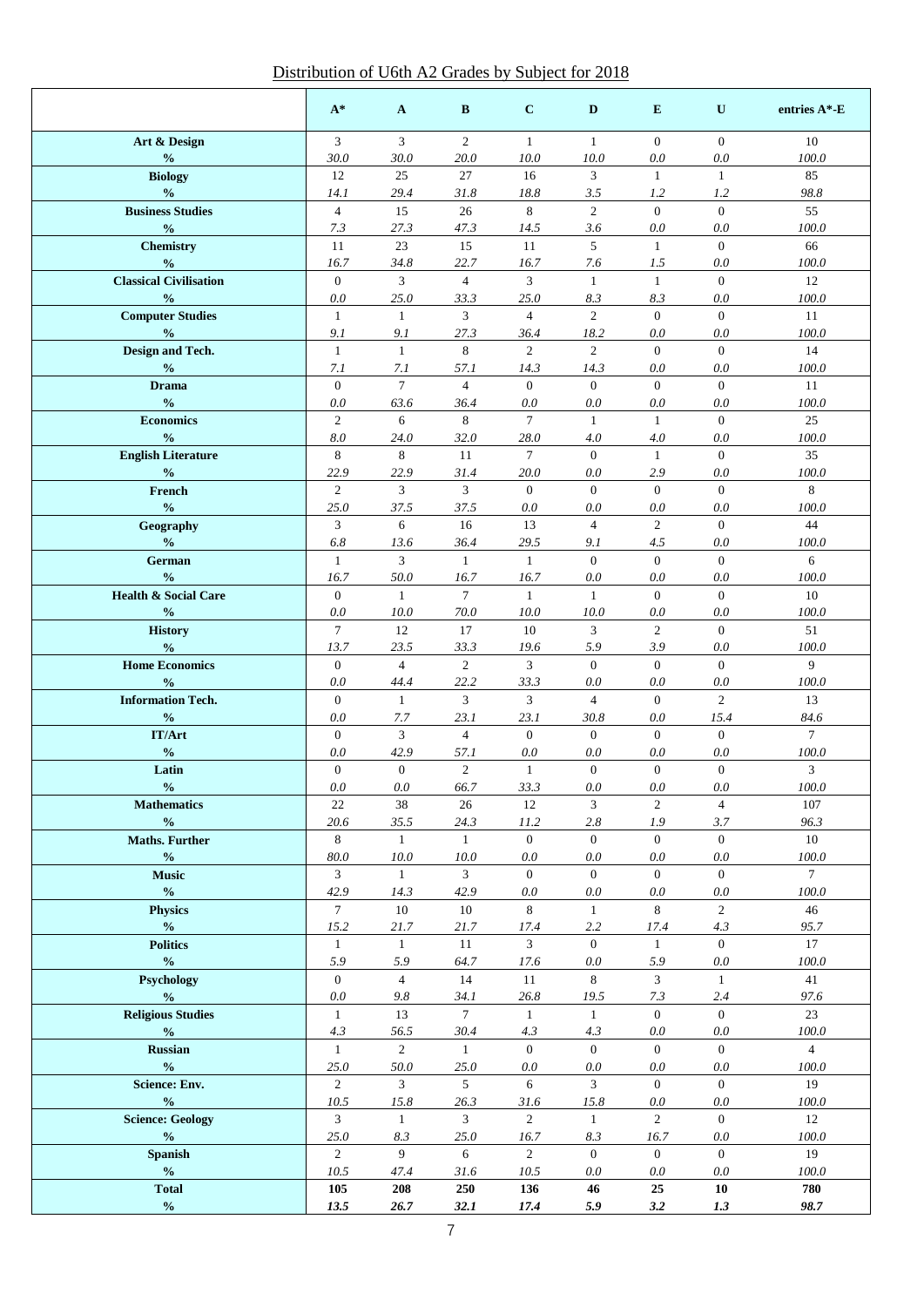## **A LEVEL RESULTS 2014-2018**

#### PAPERS AND GRADES OBTAINED

|      | A*  | А   | B   | С   |    | E  |    | <b>TOTAL</b> |
|------|-----|-----|-----|-----|----|----|----|--------------|
| 2014 | 109 | 221 | 195 | 104 | 43 | 29 | 4  | 705          |
| 2015 | 117 | 217 | 226 | 123 | 64 | 24 | 3  | 774          |
| 2016 |     | 243 | 208 | 138 | 62 | 18 | 5  | 751          |
| 2017 | 121 | 206 | 245 | 127 | 39 | 9  | 3  | 750          |
| 2018 | 105 | 208 | 250 | 136 | 46 | 25 | 10 | 780          |

#### PERCENTAGE OF GRADES OBTAINED TO TOTAL NUMBER

|      | A*    | A     | B     |       | D    |      |      |
|------|-------|-------|-------|-------|------|------|------|
| 2014 | 15.50 | 31.30 | 27.70 | 14.80 | 6.10 | 4.10 | 0.60 |
| 2015 | 15.10 | 28.00 | 29.20 | 15.90 | 8.30 | 3.10 | 0.40 |
| 2016 | 10.25 | 32.36 | 27.70 | 18.38 | 8.26 | 2.40 | 0.67 |
| 2017 | 16.17 | 27.47 | 32.67 | 16.93 | 5.20 | 1.20 | 0.40 |
| 2018 | 13.5  | 26.7  | 32.1  | 17.4  | 5.9  | 3.2  | 1.3  |

#### CUMULATIVE PERCENTAGE OF GRADES OBTAINED TO TOTAL NUMBER

|      | A*    | Α     | В     | C     | D     | F     |      |
|------|-------|-------|-------|-------|-------|-------|------|
| 2014 | 15.50 | 46.80 | 74.50 | 89.30 | 95.40 | 99.50 | 0.60 |
| 2015 | 15.10 | 43.20 | 72.40 | 88.20 | 96.50 | 99.60 | 0.40 |
| 2016 | 10.25 | 42.61 | 70.31 | 88.68 | 96.94 | 99.33 | 0.67 |
| 2017 | 16.17 | 43.60 | 76.27 | 93.20 | 98.40 | 99.60 | 0.40 |
| 2018 | 13.5  | 40.2  | 72.3  | 89.7  | 95.6  | 98.8  | 1.3  |

#### NUMBER OF PUPILS WITH THREE OR MORE A\*/A'GRADES

| 2014 | 60 |
|------|----|
| 2015 | 64 |
| 2016 | 55 |
| 2017 | 61 |
| 2018 | 63 |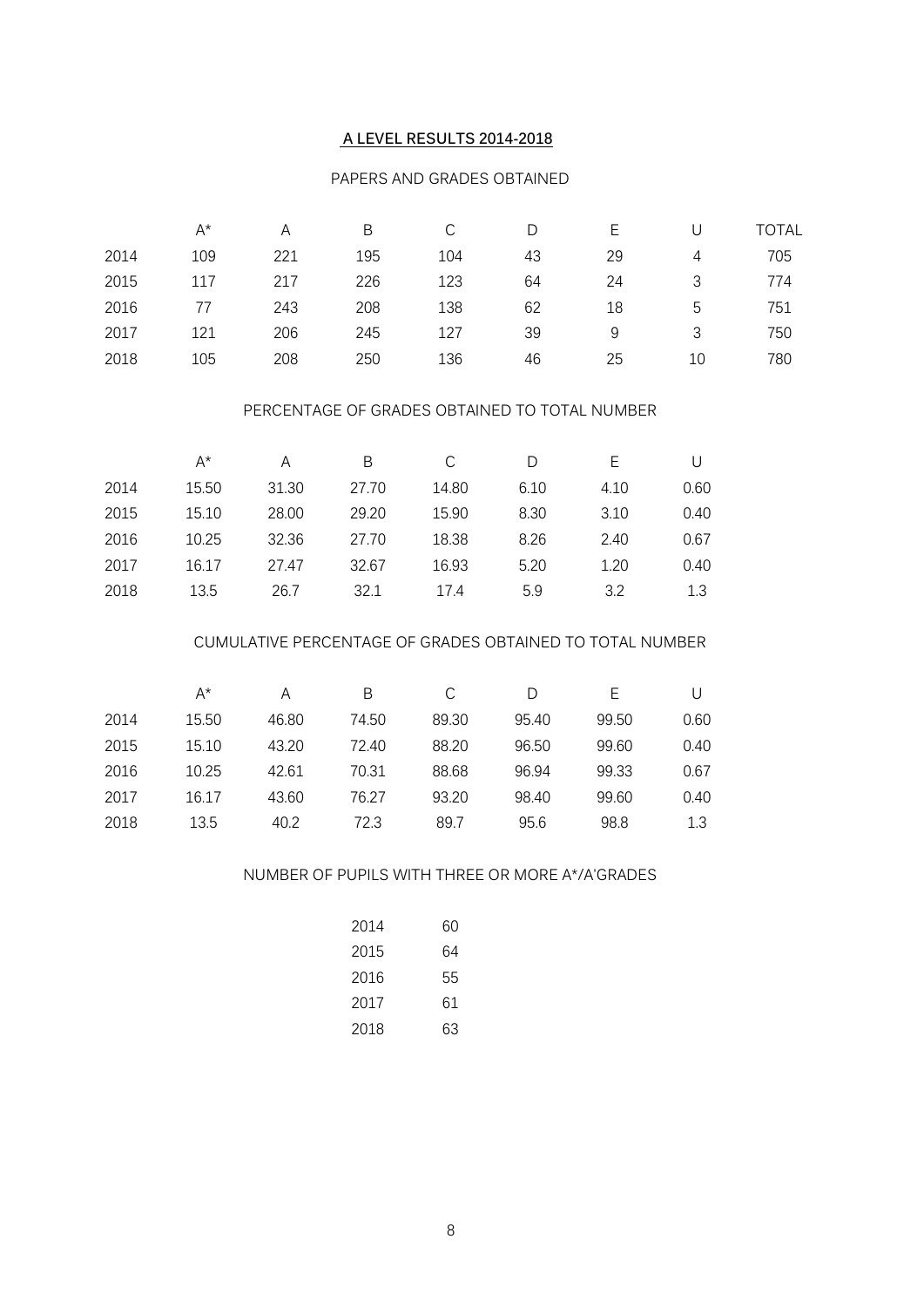|                                             | $\mathbf{A}$    | $\, {\bf B}$   | $\mathbf{C}$     | D                | E                | ${\bf U}$        | entries A-E |
|---------------------------------------------|-----------------|----------------|------------------|------------------|------------------|------------------|-------------|
| Art & Design                                | 8               | $\overline{2}$ | $\overline{4}$   | $\overline{0}$   | $\mathbf{0}$     | $\mathbf{0}$     | 14          |
| $\frac{0}{0}$                               | 57.1            | 14.3           | 28.6             | 0.0              | 0.0              | 0.0              | 100.0       |
| <b>Biology</b>                              | 46              | 17             | 15               | 10               | $\overline{4}$   | $\boldsymbol{0}$ | 92          |
| $\mathbf{0}_{\mathbf{0}}^{\prime}$          | 50.0            | 18.5           | 16.3             | 10.9             | 4.3              | 0.0              | $100.0\,$   |
| <b>Business Studies</b>                     | 10              | 11             | 9                | 5                | $\mathbf{0}$     | $\mathbf{0}$     | 35          |
| $\frac{0}{0}$                               | 28.6            | 31.4           | 25.7             | 14.3             | 0.0              | 0.0              | 100.0       |
| <b>Chemistry</b>                            | 51              | 18             | 10               | 12               | 5                | 5                | 101         |
| $\frac{0}{0}$                               | 50.5            | 17.8           | 9.9              | 11.9             | 5.0              | 5.0              | 95.0        |
| Design and Tech.                            | 6               | $\overline{4}$ | $\mathbf{1}$     | $\mathbf{0}$     | $\mathbf{0}$     | $\boldsymbol{0}$ | 11          |
| $\mathbf{0}_{\mathbf{0}}^{\prime}$          | 54.5            | 36.4           | 9.1              | 0.0              | 0.0              | 0.0              | 100.0       |
| <b>Economics</b>                            | 14              | $\tau$         | 6                | 6                | $\overline{3}$   | $\mathbf{1}$     | 37          |
| $\frac{0}{0}$                               | 37.8            | 18.9           | 16.2             | 16.2             | 8.1              | 2.7              | 97.3        |
| <b>English Literature</b>                   | 22              | 25             | 9                | 5                | $\mathbf{0}$     | $\boldsymbol{0}$ | 61          |
| $\boldsymbol{\theta}\!/\!\boldsymbol{_{0}}$ | 36.1            | 41.0           | 14.8             | $8.2\,$          | 0.0              | 0.0              | 100.0       |
| French                                      | 9               | $\mathbf{1}$   | $\overline{0}$   | $\overline{0}$   | $\mathbf{0}$     | $\overline{0}$   | 10          |
| $\frac{0}{0}$                               | 90.0            | 10.0           | 0.0              | 0.0              | 0.0              | 0.0              | 100.0       |
| Geography                                   | 20              | 15             | 17               | 11               | $\mathbf{1}$     | $\mathbf{1}$     | 65          |
| $\frac{0}{0}$                               | 30.8            | 23.1           | 26.2             | 16.9             | 1.5              | 1.5              | 98.5        |
| German                                      | $\overline{4}$  | 3              | $\boldsymbol{0}$ | $\mathbf{0}$     | $\mathbf{0}$     | $\overline{0}$   | $\tau$      |
| $\frac{0}{0}$                               | 57.1            | 42.9           | 0.0              | 0.0              | 0.0              | 0.0              | 100.0       |
| <b>Health &amp; Social Care</b>             | $\mathbf{1}$    | $\overline{2}$ | $\mathfrak{Z}$   | $\mathbf{3}$     | $\mathbf{0}$     | $\overline{0}$   | 9           |
| $\frac{0}{0}$                               | 11.1            | 22.2           | 33.3             | 33.3             | 0.0              | 0.0              | 100.0       |
| <b>History</b>                              | 26              | 14             | 19               | $\boldsymbol{9}$ | $\mathbf{0}$     | $\boldsymbol{0}$ | 68          |
| $\mathbf{0}_{\mathbf{0}}^{\prime}$          | 38.2            | 20.6           | 27.9             | 13.2             | 0.0              | 0.0              | $100.0\,$   |
| <b>Home Economics</b>                       | $\,8\,$         | $\mathfrak{S}$ | $\mathfrak{Z}$   | $\mathbf{0}$     | $\mathbf{1}$     | $\mathbf{0}$     | 17          |
| $\frac{6}{6}$                               | 47.1            | 29.4           | 17.6             | 0.0              | 5.9              | 0.0              | 100.0       |
| <b>IT/Art</b>                               | $\,8\,$         | $\overline{4}$ | $\boldsymbol{0}$ | $\boldsymbol{0}$ | $\boldsymbol{0}$ | $\boldsymbol{0}$ | $12\,$      |
| $\mathbf{0}_{\mathbf{0}}^{\prime}$          | 66.7            | 33.3           | $0.0\,$          | $0.0\,$          | $0.0\,$          | $0.0\,$          | $100.0\,$   |
| <b>Mathematics</b>                          | 67              | $24\,$         | 16               | $\sqrt{6}$       | $\mathbf{1}$     | $\sqrt{2}$       | 116         |
| $\mathbf{0}_{\mathbf{0}}^{\prime}$          | 57.8            | 20.7           | 13.8             | 5.2              | $0.9\,$          | 1.7              | 98.3        |
| <b>Music</b>                                | $5\phantom{.0}$ | $\mathbf{1}$   | $\boldsymbol{0}$ | $\boldsymbol{0}$ | $\boldsymbol{0}$ | $\boldsymbol{0}$ | 6           |
| $\mathbf{0}_{\mathbf{0}}^{\prime}$          | 83.3            | 16.7           | $0.0\,$          | $0.0\,$          | $0.0\,$          | $0.0\,$          | $100.0\,$   |
| <b>Physics</b>                              | 22              | $\overline{7}$ | $\mathfrak{S}$   | $\sqrt{2}$       | $\sqrt{2}$       | $\overline{4}$   | 42          |
| $\frac{0}{0}$                               | 52.4            | 16.7           | 11.9             | $4.8\,$          | $4.8\,$          | 9.5              | 90.5        |
| <b>Politics</b>                             | 17              | 13             | 14               | $\sqrt{2}$       | $\mathbf{0}$     | $\mathbf{0}$     | $46\,$      |
| $\mathbf{0}_{\mathbf{0}}^{\prime}$          | 37.0            | 28.3           | 30.4             | 4.3              | 0.0              | 0.0              | 100.0       |
| <b>Religious Studies</b>                    | $\mathbf{3}$    | $\tau$         | $\sqrt{5}$       | $\overline{4}$   | $\mathbf{0}$     | $\overline{0}$   | 19          |
| $\mathbf{0}_{\mathbf{0}}^{\prime}$          | 15.8            | 36.8           | 26.3             | 21.1             | 0.0              | $0.0\,$          | $100.0\,$   |
| <b>Science: Env.</b>                        | $\overline{4}$  | $\mathfrak{Z}$ | $\sqrt{2}$       | $\mathbf{0}$     | $\mathbf{0}$     | $\overline{0}$   | 9           |
| $\mathbf{0}_{\mathbf{0}}^{\prime}$          | 44.4            | 33.3           | 22.2             | $0.0\,$          | 0.0              | $0.0\,$          | $100.0\,$   |
| <b>Spanish</b>                              | $5\overline{)}$ | $\overline{4}$ | $\sqrt{6}$       | $\mathbf{1}$     | $\boldsymbol{0}$ | $\mathbf{0}$     | 16          |
| $\mathbf{0}_{\mathbf{0}}^{\prime}$          | 31.3            | 25.0           | 37.5             | 6.3              | $0.0\,$          | $0.0\,$          | $100.0\,$   |
| <b>Total</b>                                | 356             | 187            | 144              | 76               | 17               | 13               | 793         |
| $\mathbf{0}_{\mathbf{0}}^{\prime}$          | 44.9            | 23.6           | 18.2             | 9.6              | 2.1              | $1.6\,$          | 98.4        |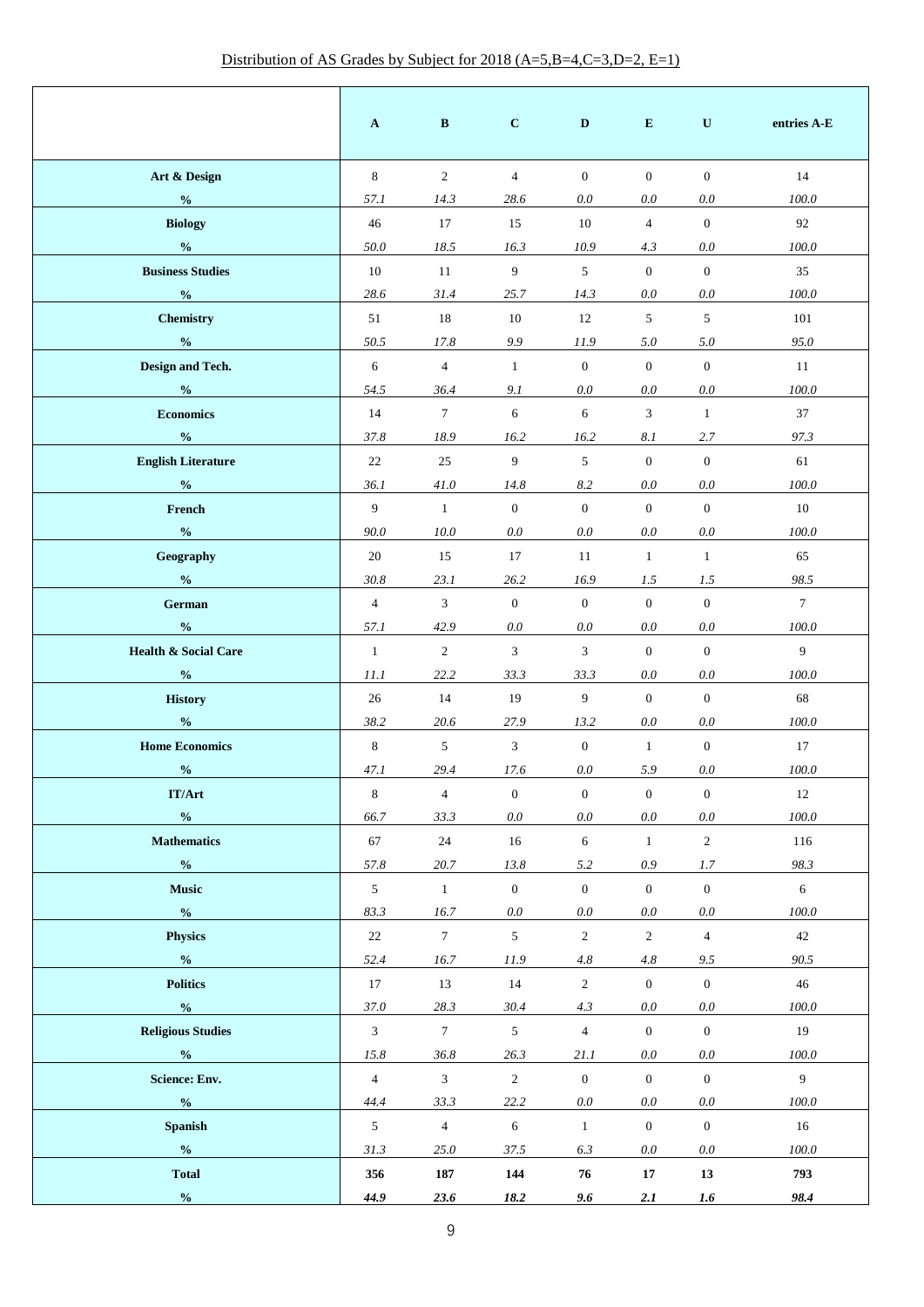#### **AS LEVEL RESULTS 2014 - 2018**

#### PAPERS AND GRADES OBTAINED

|      | А   | B   | С   |     |    |    | TOTAL |
|------|-----|-----|-----|-----|----|----|-------|
| 2014 | 398 | 246 | 173 | 127 | 71 | 50 | 1065  |
| 2015 | 357 | 247 | 204 | 113 | 70 | 41 | 1032  |
| 2016 | 356 | 271 | 189 | 86  | 40 | 24 | 966   |
| 2017 | 311 | 231 | 187 | 112 | 60 | 32 | 933   |
| 2018 | 356 | 187 | 144 | 76  | 17 | 13 | 793   |

#### PERCENTAGE OF GRADES OBTAINED TO TOTAL NUMBER

|      | A     | B     | С     | D     | F    |      |
|------|-------|-------|-------|-------|------|------|
| 2014 | 37.40 | 23.10 | 16.20 | 11.90 | 6.70 | 4.70 |
| 2015 | 34.60 | 23.93 | 19.80 | 10.95 | 6.80 | 3.97 |
| 2016 | 36.85 | 28.05 | 19.57 | 8.90  | 4.14 | 2.48 |
| 2017 | 33.33 | 24.76 | 20.04 | 12.00 | 6.43 | 3.43 |
| 2018 | 44.9  | 23.6  | 18.2  | 9.6   | 2.1  | 1.6  |

## CUMULATIVE PERCENTAGE OF GRADES OBTAINED TO TOTAL NUMBER

|      | A     | AB    | ABC   | ABCD  | ABCDE |      |
|------|-------|-------|-------|-------|-------|------|
| 2014 | 37.40 | 60.50 | 76.70 | 88.60 | 95.30 | 4.70 |
| 2015 | 34.60 | 58.53 | 78.20 | 89.24 | 96.03 | 3.97 |
| 2016 | 36.85 | 64.91 | 84.47 | 93.37 | 97.52 | 2.48 |
| 2017 | 33.33 | 58.09 | 78.14 | 90.14 | 96.57 | 3.43 |
| 2018 | 44.9  | 68.5  | 86.7  | 96.3  | 98.4  | 1.6  |

## NUMBER OF PUPILS WITH THREE OR MORE 'A'GRADES

| 2014 | 64 |
|------|----|
| 2015 | 59 |
| 2016 | 65 |
| 2017 | 50 |
| 2018 | 66 |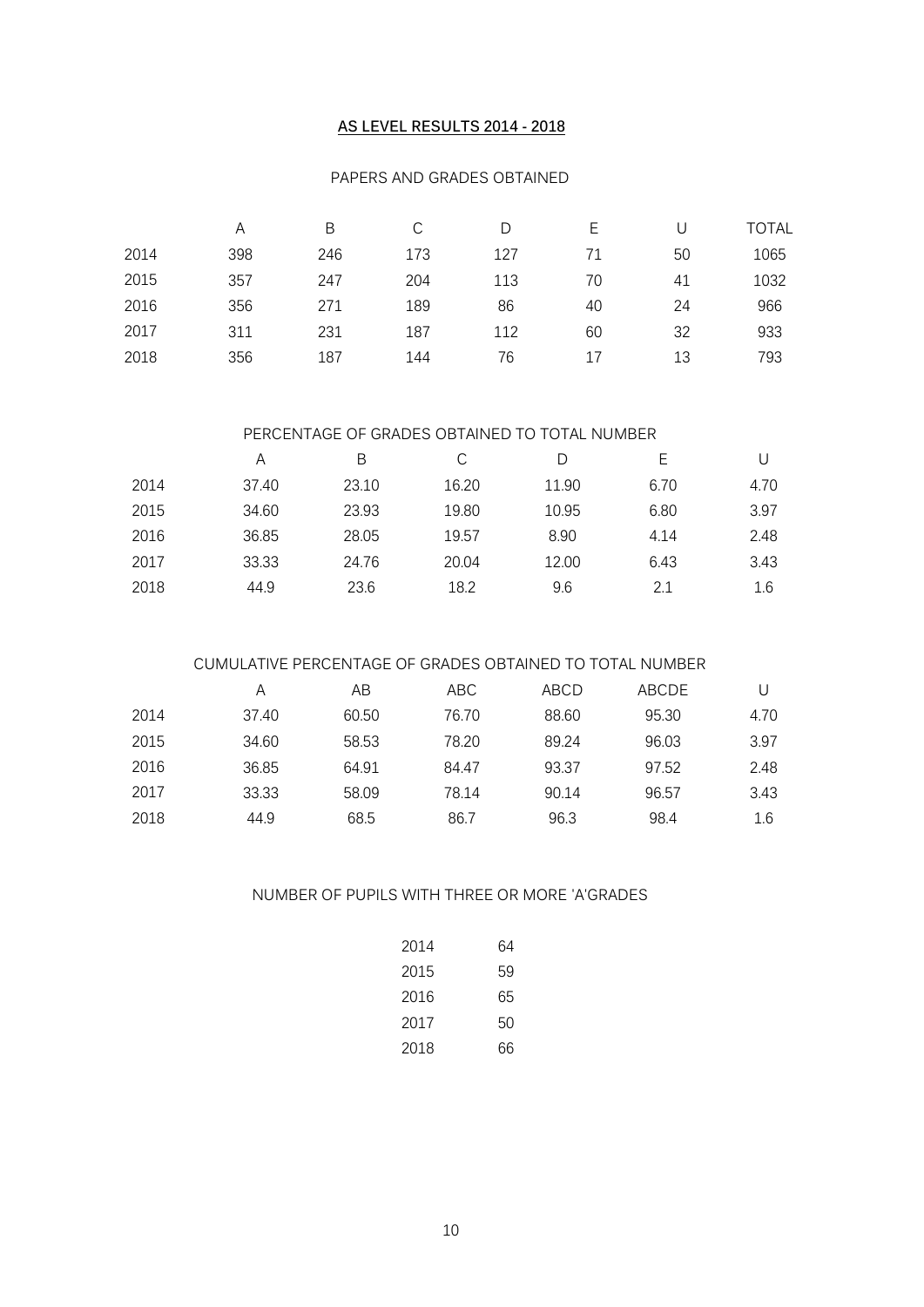|                                 | A*                     | A                      | в                   | C                         | D                      | Е                   | F                      | G                      | U                      | <b>Entries A*-</b><br>C |
|---------------------------------|------------------------|------------------------|---------------------|---------------------------|------------------------|---------------------|------------------------|------------------------|------------------------|-------------------------|
| Art & Design                    | 5                      | 8                      | 8                   | 5                         | $\mathbf{1}$           | $\mathbf 0$         | $\mathbf{0}$           | $\mathbf 0$            | $\mathbf 0$            | 27                      |
| %                               | 18.5                   | 29.6                   | 29.6                | 18.5                      | 3.7                    | 0.0                 | 0.0                    | 0.0                    | 0.0                    | 96.3                    |
| <b>Biology</b><br>%             | 44<br>21.0             | 78<br>37.1             | 53<br>25.2          | 26<br>12.4                | 9<br>4.3               | $\mathbf 0$<br>0.0  | $\mathbf 0$<br>0.0     | $\mathbf 0$<br>0.0     | $\mathbf 0$<br>0.0     | 210<br>95.7             |
| <b>Business Studies</b>         | 4                      | 18                     | $\overline{7}$      | 15                        | 2                      | $\Omega$            | $\Omega$               | $\Omega$               | 0                      | 46                      |
| %                               | 8.7                    | 39.1                   | 15.2                | 32.6                      | 4.3                    | 0.0                 | 0.0                    | 0.0                    | 0.0                    | 95.7                    |
| <b>Chemistry</b>                | 44                     | 80                     | 53                  | 15                        | 9                      | 3                   | $\Omega$               | $\Omega$               | $\Omega$               | 204                     |
| %                               | 21.6                   | 39.2                   | 26.0                | 7.4                       | 4.4                    | 1.5                 | 0.0                    | 0.0                    | 0.0                    | 94.1                    |
| <b>Class. Civilisation</b><br>% | 2<br>7.4               | 4<br>14.8              | 6<br>22.2           | 12<br>44.4                | $\overline{2}$<br>7.4  | $\mathbf{1}$<br>3.7 | $\Omega$<br>0.0        | $\Omega$<br>0.0        | 0<br>0.0               | 27<br>88.9              |
| <b>Computer Science</b>         | 6                      | 10                     | 8                   | 5                         | $\overline{2}$         | $\Omega$            | $\Omega$               | $\mathbf{1}$           | $\Omega$               | 32                      |
| %                               | 18.8                   | 31.3                   | 25.0                | 15.6                      | 6.3                    | 0.0                 | 0.0                    | 3.1                    | 0.0                    | 90.6                    |
| Design and Tech.                | 8                      | 19                     | 19                  | 10                        | $\mathbf{1}$           | $\mathbf{1}$        | $\mathbf{1}$           | $\Omega$               | 0                      | 59                      |
| %                               | 13.6                   | 32.2                   | 32.2                | 16.9                      | 1.7                    | 1.7                 | 1.7                    | 0.0                    | 0.0                    | 94.9                    |
| <b>Economics</b><br>%           | 6<br>50.0              | 5<br>41.7              | $\mathbf{1}$        | $\Omega$<br>0.0           | $\Omega$<br>0.0        | $\Omega$            | $\Omega$<br>0.0        | $\Omega$               | $\Omega$<br>0.0        | 12 <sup>2</sup>         |
| <b>English Language</b>         | 36                     | 95                     | 8.3<br>93           | 28                        | $\Omega$               | 0.0<br>$\Omega$     | $\Omega$               | 0.0<br>$\Omega$        | $\Omega$               | 100.0<br>252            |
| %                               | 14.3                   | 37.7                   | 36.9                | 11.1                      | 0.0                    | 0.0                 | 0.0                    | 0.0                    | 0.0                    | 100.0                   |
| <b>English Literature</b>       | 60                     | 103                    | 62                  | 26                        | $\Omega$               | $\Omega$            | $\Omega$               | $\Omega$               | 0                      | 251                     |
| %                               | 23.9                   | 41.0                   | 24.7                | 10.4                      | 0.0                    | 0.0                 | 0.0                    | 0.0                    | 0.0                    | 100.0                   |
| <b>French</b>                   | 13                     | 18                     | 13                  | 12                        | $\overline{7}$         | $\mathbf{1}$        | $\Omega$               | $\Omega$               | $\Omega$               | 64                      |
| %<br>Geography                  | 20.3<br>12             | 28.1<br>43             | 20.3<br>17          | 18.8<br>13                | 10.9<br>9              | 1.6<br>$\mathbf{1}$ | 0.0<br>$\Omega$        | 0.0<br>$\Omega$        | 0.0<br>0               | 87.5<br>95              |
| %                               | 12.6                   | 45.3                   | 17.9                | 13.7                      | 9.5                    | 1.1                 | 0.0                    | 0.0                    | 0.0                    | 89.5                    |
| Geology                         | 4                      | $\overline{2}$         | 8                   | 5                         | $\Omega$               | $\Omega$            | $\Omega$               | $\Omega$               | 0                      | 19                      |
| %                               | 21.1                   | 10.5                   | 42.1                | 26.3                      | 0.0                    | 0.0                 | 0.0                    | 0.0                    | 0.0                    | 100.0                   |
| German                          | 5                      | 9                      | 5                   | 20                        | 6                      | 2                   | $\Omega$               | $\Omega$               | $\mathbf{1}$           | 48                      |
| %<br><b>History</b>             | 10.4<br>18             | 18.8<br>27             | 10.4<br>15          | 41.7<br>$12 \overline{ }$ | 12.5<br>3              | 4.2<br>$\Omega$     | 0.0<br>$\Omega$        | 0.0<br>$\Omega$        | 2.1<br>$\Omega$        | 81.3<br>75              |
| %                               | 24.0                   | 36.0                   | 20.0                | 16.0                      | 4.0                    | 0.0                 | 0.0                    | 0.0                    | 0.0                    | 96.0                    |
| <b>Home Economics</b>           | 2                      | 14                     | 5                   | 2                         | $\Omega$               | $\Omega$            | $\Omega$               | $\Omega$               | $\Omega$               | 23                      |
| %                               | 8.7                    | 60.9                   | 21.7                | 8.7                       | 0.0                    | 0.0                 | 0.0                    | 0.0                    | 0.0                    | 100.0                   |
| <b>Information Tech</b>         | $\mathbf{1}$           | 3                      | 10                  | 4                         | $\mathbf{1}$           | 0                   | $\Omega$               | $\Omega$               | 0                      | 19                      |
| %<br><b>IT/Art</b>              | 5.3<br>$\mathbf 0$     | 15.8<br>2              | 52.6<br>5           | 21.1<br>3                 | 5.3<br>$\Omega$        | 0.0<br>$\Omega$     | 0.0<br>$\Omega$        | 0.0<br>$\Omega$        | 0.0<br>$\mathbf 0$     | 94.7<br>10 <sup>°</sup> |
| $\%$                            | 0.0                    | 20.0                   | 50.0                | 30.0                      | 0.0                    | 0.0                 | 0.0                    | 0.0                    | 0.0                    | 100.0                   |
| Latin                           | 24                     | 14                     | 5                   | 6                         | 1                      | $\overline{2}$      | $\mathbf 0$            | $\mathbf 0$            | 0                      | 52                      |
| %                               | 46.2                   | 26.9                   | 9.6                 | 11.5                      | 1.9                    | 3.8                 | 0.0                    | 0.0                    | 0.0                    | 94.2                    |
| <b>Mathematics</b>              | 120                    | 51                     | 61                  | 20                        | $\mathbf 0$            | $\mathbf{0}$        | $\mathbf 0$            | $\mathbf{0}$           | $\mathbf 0$            | 252                     |
| $\%$<br><b>Maths Further</b>    | 47.6                   | 20.2                   | 24.2                | 7.9                       | $0.0\,$                | $0.0\,$             | $0.0\,$                | $0.0\,$                | 0.0                    | 100.0                   |
| $\%$                            | 65<br>60.2             | 30<br>27.8             | 10<br>9.3           | 3<br>2.8                  | $\mathbf 0$<br>0.0     | $\mathbf 0$<br>0.0  | $\mathbf 0$<br>0.0     | $\Omega$<br>0.0        | $\mathbf 0$<br>0.0     | 108<br>100.0            |
| <b>Music</b>                    | 10                     | 9                      | $\mathbf{1}$        | $\mathbf 0$               | $\mathbf{0}$           | $\mathbf 0$         | $\mathbf 0$            | $\mathbf 0$            | $\mathbf 0$            | 20                      |
| $\%$                            | 50.0                   | 45.0                   | 5.0                 | 0.0                       | 0.0                    | 0.0                 | 0.0                    | 0.0                    | 0.0                    | 100.0                   |
| PE                              | $\overline{7}$         | 8                      | 3                   | $\Omega$                  | $\mathbf{0}$           | $\mathbf{0}$        | $\Omega$               | $\Omega$               | $\mathbf 0$            | 18                      |
| $\%$                            | 38.9                   | 44.4                   | 16.7                | 0.0                       | $0.0\,$                | $0.0\,$             | $0.0\,$                | $0.0\,$                | $0.0\,$                | 100.0                   |
| <b>Performing Arts</b><br>$\%$  | 17<br>51.5             | 15<br>45.5             | $\mathbf{1}$<br>3.0 | $\mathbf 0$<br>0.0        | $\mathbf 0$<br>$0.0\,$ | 0<br>$0.0\,$        | $\mathbf 0$<br>$0.0\,$ | $\mathbf 0$<br>$0.0\,$ | $\mathbf 0$<br>$0.0\,$ | 33<br>100.0             |
| <b>Physics</b>                  | 49                     | 69                     | 49                  | 14                        | $\mathbf{3}$           | $\mathbf 0$         | $\mathbf 0$            | $\mathbf{0}$           | $\mathbf 0$            | 184                     |
| $\%$                            | 26.6                   | 37.5                   | 26.6                | 7.6                       | 1.6                    | 0.0                 | 0.0                    | 0.0                    | 0.0                    | 98.4                    |
| <b>Religious Studies</b>        | 67                     | 101                    | 50                  | 21                        | 2                      | $\mathbf 0$         | $\mathbf{1}$           | $\mathbf{0}$           | $\mathbf 0$            | 242                     |
| %                               | 27.7                   | 41.7                   | 20.7                | 8.7                       | 0.8                    | 0.0                 | 0.4                    | $0.0\,$                | 0.0                    | 98.8                    |
| Russian<br>$\%$                 | $\overline{4}$<br>26.7 | $\overline{4}$<br>26.7 | 6<br>40.0           | $\mathbf{1}$<br>6.7       | $\mathbf 0$<br>0.0     | $\mathbf 0$<br>0.0  | $\mathbf 0$<br>0.0     | $\Omega$<br>0.0        | $\mathbf 0$<br>0.0     | 15<br>100.0             |
| <b>Spanish</b>                  | $\overline{5}$         | 27                     | 12                  | 28                        | 6                      | $\mathbf{1}$        | $\Omega$               | $\Omega$               | $\mathbf{0}$           | 79                      |
| $\%$                            | 6.3                    | 34.2                   | 15.2                | 35.4                      | 7.6                    | 1.3                 | 0.0                    | 0.0                    | 0.0                    | 91.1                    |
| <b>Total</b>                    | 638                    | 866                    | 586                 | 306                       | 64                     | 12                  | $\mathbf{2}$           | $\mathbf{1}$           | $\mathbf{1}$           | 2476                    |
| $\%$                            | 25.8                   | 35.0                   | 23.7                | 12.4                      | 2.6                    | $0.5\,$             | 0.1                    | 0.0                    | 0.0                    | 96.8                    |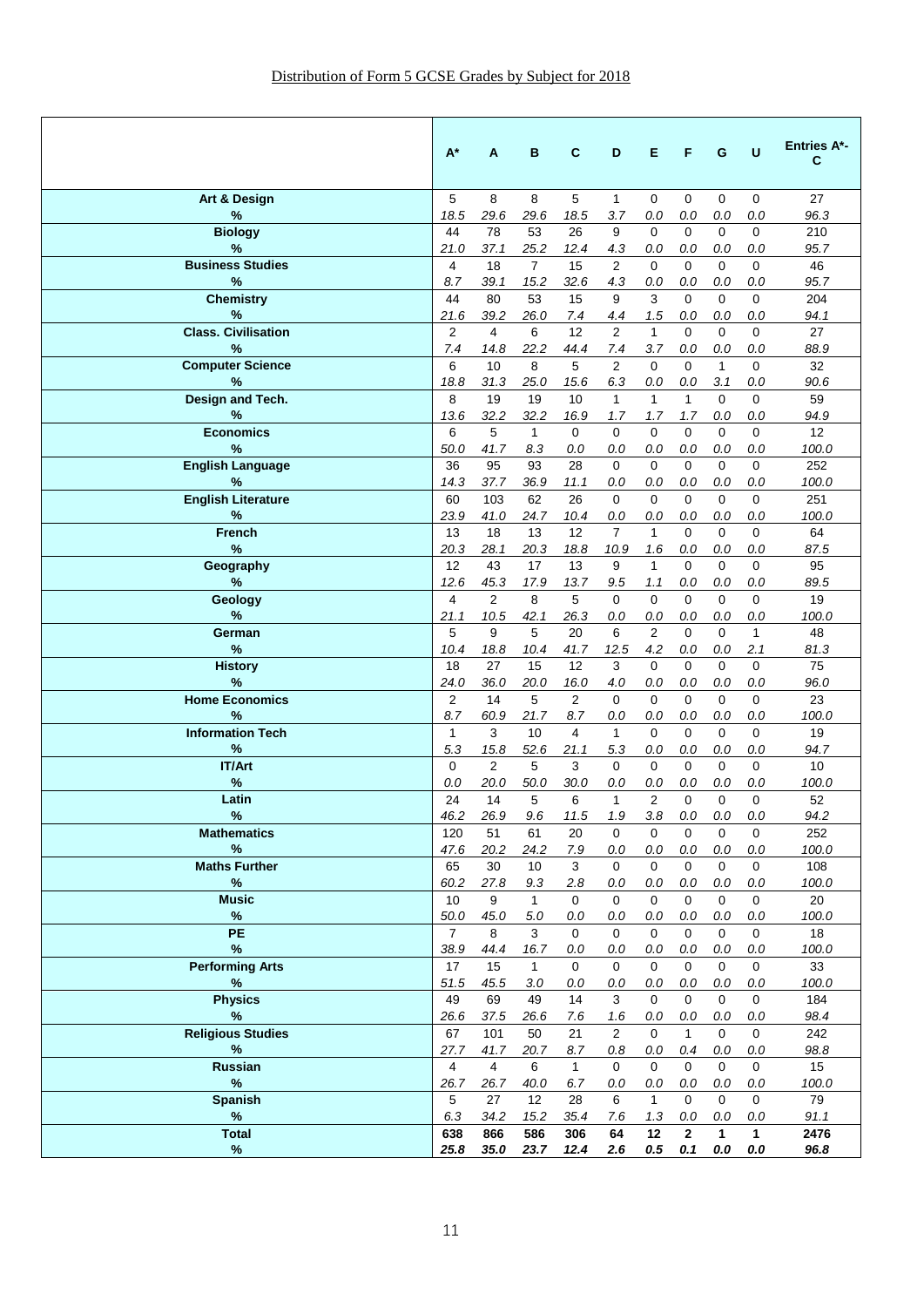#### **GCSE LEVEL RESULTS 2014 - 2018**

#### PAPERS AND GRADES OBTAINED

|      | $A^*$ | Α   | B   | С   | D  | Е  |   | G | U | <b>TOTAL</b> |
|------|-------|-----|-----|-----|----|----|---|---|---|--------------|
| 2014 | 509   | 802 | 682 | 345 | 86 | 17 | 3 | 0 |   | 2446         |
| 2015 | 605   | 780 | 671 | 314 | 67 | 24 |   |   | 0 | 2464         |
| 2016 | 565   | 842 | 708 | 299 | 73 | 10 |   |   | 0 | 2500         |
| 2017 | 637   | 787 | 593 | 318 | 83 | 27 | 6 |   | 0 | 2453         |
| 2018 | 638   | 866 | 586 | 306 | 64 | 12 |   |   |   | 2476         |

#### PERCENTAGE OF GRADES OBTAINED TO TOTAL NUMBER

|      | A*    |       | B     | C     | D    | F.   |      | G    |      |
|------|-------|-------|-------|-------|------|------|------|------|------|
| 2014 | 20.80 | 32.80 | 27.90 | 14.10 | 3.50 | 0.70 | 0.10 | 0.00 | 0.10 |
| 2015 | 24.60 | 31.70 | 27.20 | 12.70 | 2.70 | 1.00 | 0.10 | 0.00 | 0.00 |
| 2016 | 22.60 | 33.68 | 28.32 | 11.96 | 2.92 | 0.40 | 0.04 | 0.08 | 0.00 |
| 2017 | 25.97 | 32.08 | 24.17 | 12.96 | 3.38 | 1.10 | 0.24 | 0.08 | 0.00 |
| 2018 | 25.8  | 35.0  | 23.7  | 12.4  | 2.6  | 0.5  | 0.1  | 0.0  | 0.0  |

## CUMULATIVE PERCENTAGE OF GRADES OBTAINED TO TOTAL NUMBER

|      | $A^*$ | $A^*A$ | $A^*AB$ | A*ABC | D     | DE    | DEF   | <b>DEFG</b> | <b>DEFGU</b> |
|------|-------|--------|---------|-------|-------|-------|-------|-------------|--------------|
| 2014 | 20.80 | 53.60  | 81.50   | 95.60 | 99.10 | 99.80 | 99.90 | 99.90       | 0.10         |
| 2015 | 24.60 | 56.20  | 83.40   | 96.20 | 2.70  | 3.70  | 3.80  | 3.80        | 3.80         |
| 2016 | 22.60 | 56.28  | 84.60   | 96.56 | 2.92  | 3.32  | 3.36  | 3.44        | 3.44         |
| 2017 | 25.97 | 58.05  | 82.23   | 95.19 | 3.38  | 4.48  | 4.73  | 4.81        | 4.81         |
| 2018 | 25.8  | 60.8   | 84.5    | 96.9  | 2.6   | 3.1   | 3.2   | 3.2         | 3.2          |

## NUMBER OF PUPILS WITH SEVEN OR MORE A AND A\* GRADES

| 2014 | 104 |
|------|-----|
| 2015 | 116 |
| 2016 | 112 |
| 2017 | 123 |
| 2018 | 134 |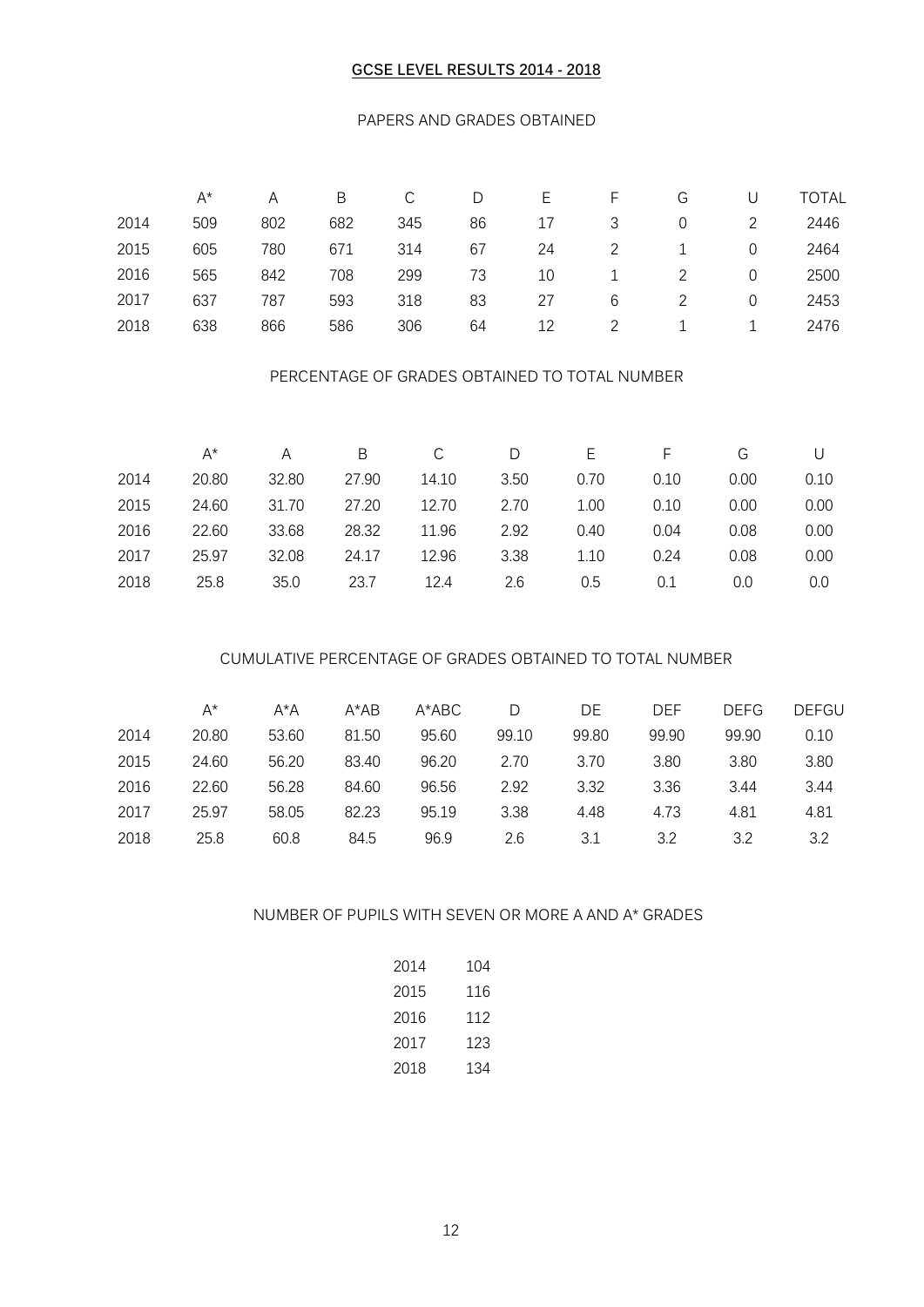## **ANALYSIS OF EXAMINATION RESULTS 2018– KEY STAGES 1, 2 AND 3**

## Key Stage 1

| % of pupils achieving        | Teacher Assessment |
|------------------------------|--------------------|
| English Level 2 or above     | 95.24%             |
| English Level 3 or above     | 29.19%             |
| Mathematics Level 2 or above | 97.62%             |
| Mathematics Level 3 or above | 14 29%             |

## Key Stage 2

| % of pupils achieving        | Teacher Assessment |
|------------------------------|--------------------|
| English Level 4 or above     | 92.5%              |
| English Level 5 or above     | 32.5%              |
| Mathematics Level 4 or above | 97.5%              |
| Mathematics Level 5 or above | 37.5%              |

## Key Stage 3

| % of pupils achieving        | Teacher Assessment  |
|------------------------------|---------------------|
| English Level 5 or above     | Results not entered |
| English Level 6 or above     | Results not entered |
| Mathematics Level 5 or above | Results not entered |
| Mathematics Level 6 or above | Results not entered |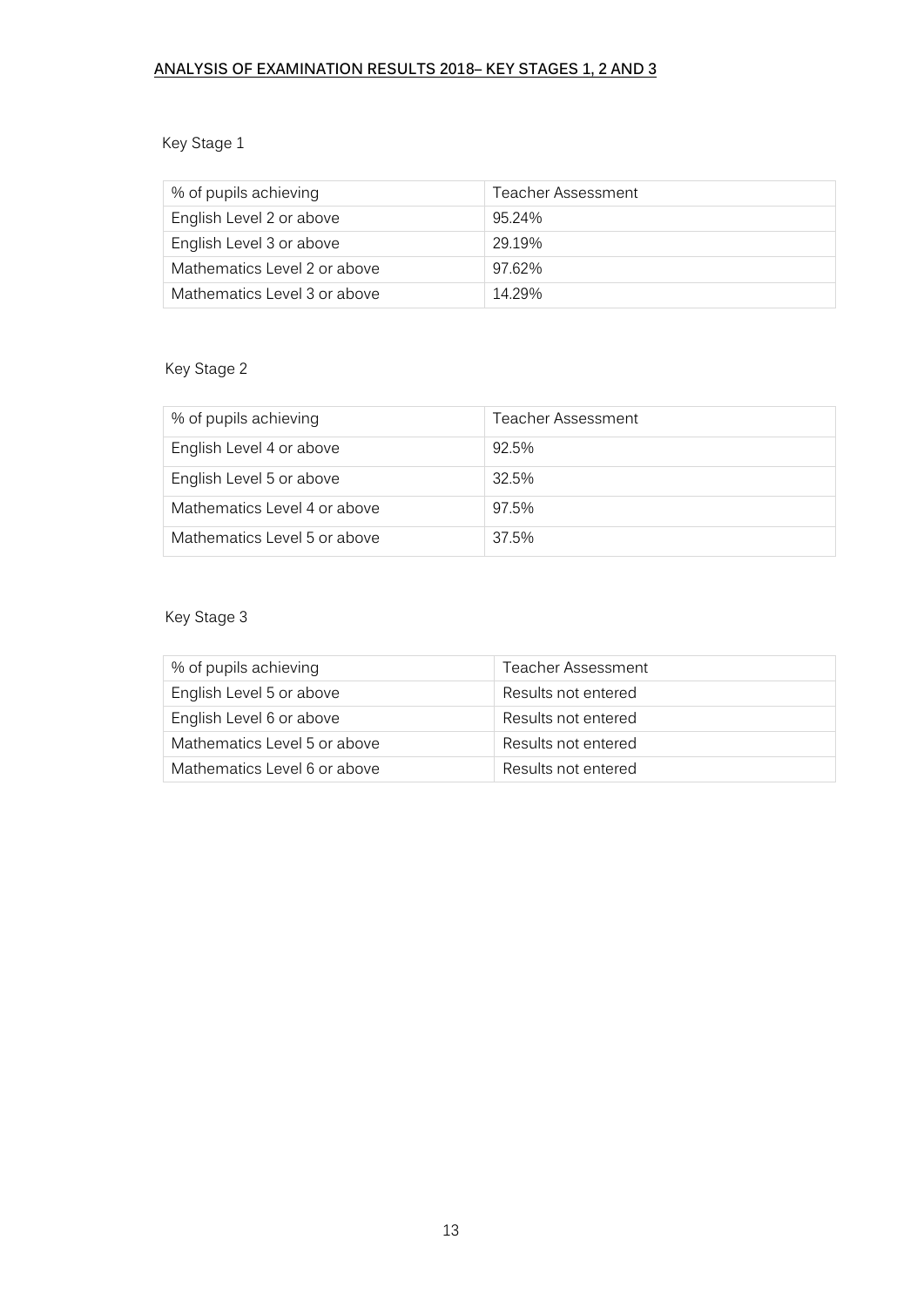## **EXTRA-CURRICULAR ACTIVITIES AND ACHIEVEMENTS**

The following sporting activities are offered in the College:

| Athletics Club (Boys' and Girls') | Hockey Club (Boys' and Girls')   | Swimming Club                  |
|-----------------------------------|----------------------------------|--------------------------------|
| Basketball Club (Girls')          | Netball Club (Form 1, Jnr & Snr) | Tennis Club (Boys' and Girls') |
| Cricket Club                      | Rowing Club (Boys' and Girls')   | Water Polo (Boys' and Girls')  |
| Football Club (Form 5, L6th &     |                                  |                                |
| U6th)                             | Rugby Club                       | Volleyball (Forms 4 & 5)       |
| Golf Team                         | Squash Club                      |                                |

The following Clubs and Societies meet regularly:

| African Caribbean Society            | <b>Current Affairs Society</b>        | <b>Model United Nations</b>      |
|--------------------------------------|---------------------------------------|----------------------------------|
| Art Club (Junior)                    | Debating Society (Junior &<br>Senior) | Modelling Club                   |
| Astronomy Club                       | Design Club                           | Moneybox                         |
| Band                                 | Drama (Junior & Senior)               | Music Society                    |
| Bar Mock Trial (L6th & U6th)         | Duke of Edinburgh Award<br>Scheme     | Natural History Film Club        |
| <b>Biology Society</b>               | Electronics Club                      | News Team                        |
| Book Group (L6th & U6th)             | <b>Entertainments Group</b>           | Orchestra (Junior & Senior)      |
| Chess Club                           | Equestrian Club                       | Psychology Society (L6th & U6th) |
| Choir (Chapel) (Forms 4-<br>U6th)    | Film Club                             | Romania Society (Form 4 - U6th)  |
| Choir (Girls')                       | Form and School Councils              | Running Club                     |
| Choir (Junior & Senior)              | Geography Society                     | Junior Russian Club              |
| Choir (Junior Singers)               | Geological Society                    | School Council                   |
| Christian Union (Junior &<br>Senior) | Hewitt Society (L6th & U6th)          | Science Club (Junior)            |
| Christians in Sport                  | India Society                         | Sentinus R & D                   |
| Classics Society (Junior)            | Jazz Band                             | <b>Traditional Group</b>         |
| Computer Club                        | Knitting Club (5th & 6th Form)        | Young Enterprise (L6th)          |
| Cookery Club (F1-F3)                 | LGBTQ+ (F4-U6)                        |                                  |
|                                      |                                       |                                  |
|                                      |                                       |                                  |
|                                      |                                       |                                  |
|                                      |                                       |                                  |
|                                      |                                       |                                  |
|                                      |                                       |                                  |
|                                      |                                       |                                  |
|                                      |                                       |                                  |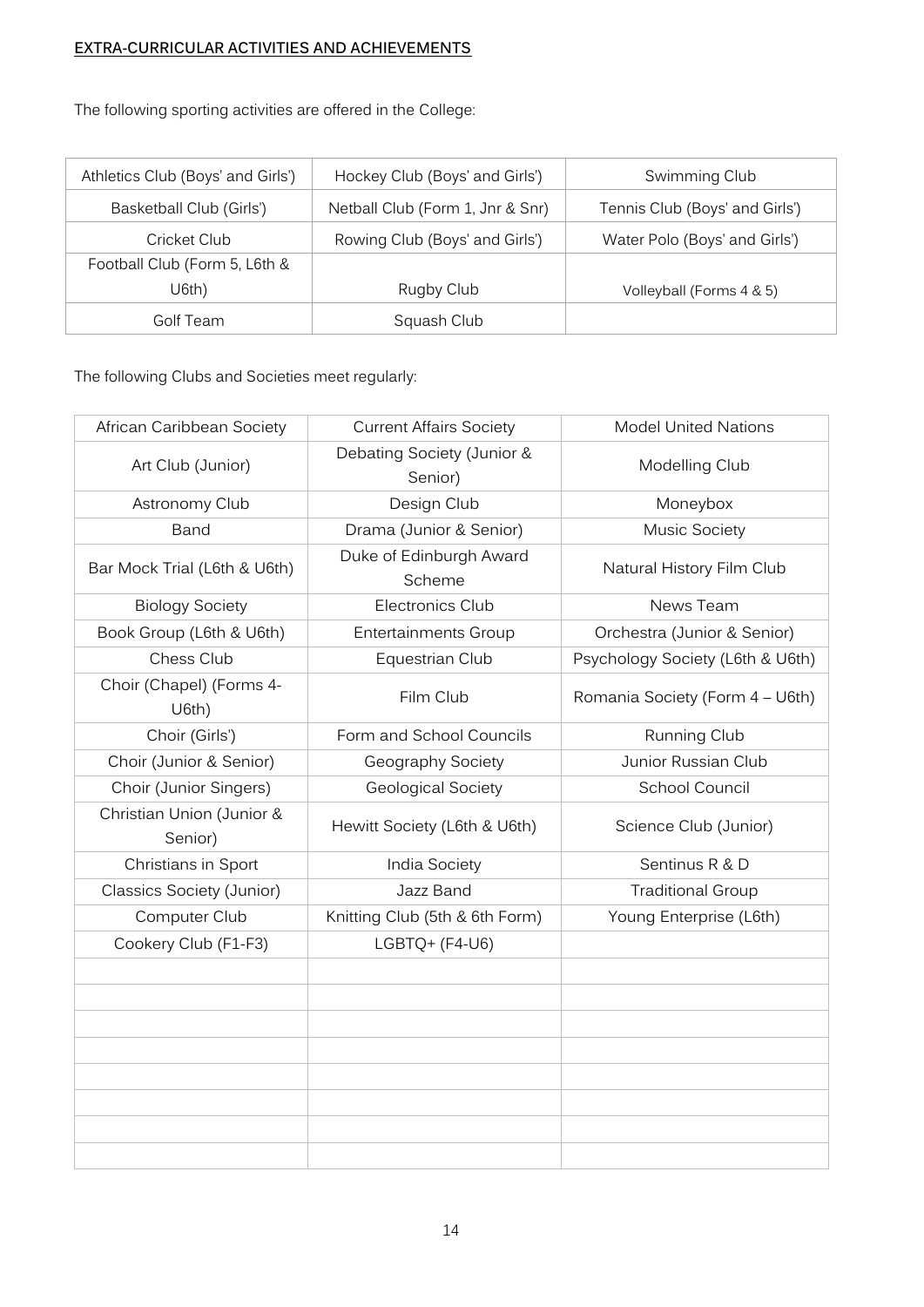## **MAJOR SPORTING ACHIEVEMENTS (TEAM AND INDIVIDUAL)**

|                  | Olivia Savage was selected to represent Ulster at U17 level.                                                                                                                 |
|------------------|------------------------------------------------------------------------------------------------------------------------------------------------------------------------------|
|                  | The U14 Girls reached the Junior u14 Plate Final.                                                                                                                            |
|                  | Erin Reid, Anna Pim, Amber Young, Emma Campton, Adriana Cutrona and Ella Armstorng                                                                                           |
|                  | were chosen to participate in an Ulster Hockey U15 Talent Development Programme and                                                                                          |
|                  | Sophie Moffett, Anna Pim and Enya Darby were selected for the U15 Belfast Area Team.                                                                                         |
|                  |                                                                                                                                                                              |
| Hockey           | Owen McElhinney, U6, was selected to represent Ulster U18's in a Interprovincial                                                                                             |
|                  | Tournament in Dublin. Matthew Campton, F5, was selected for Ulster U16s.                                                                                                     |
|                  |                                                                                                                                                                              |
|                  | Ulster Girls' Hockey representation: at the U16 and U18 Interprovincial tournament Rhiannon                                                                                  |
|                  | Coulter was a member of the u18 team who won the tournament and Ella Armstrong was part                                                                                      |
|                  | of the u16 team who finished second.                                                                                                                                         |
|                  |                                                                                                                                                                              |
|                  | Boys 1st XI Hockey qualified for the Semi-Final of their Schools Cup.                                                                                                        |
|                  |                                                                                                                                                                              |
|                  | The Methodist College 1-XI did what no other team in the College's 150-year history had                                                                                      |
|                  | ever done before - they won the schools cup!                                                                                                                                 |
|                  |                                                                                                                                                                              |
| Cricket          | The U12 XI reached the final of the Centenary Cup.<br>In girls' cricket, the U15 team won the Cup Final against Wallace, defeating them by 53                                |
|                  | runs.                                                                                                                                                                        |
|                  |                                                                                                                                                                              |
|                  | The College was once again crowned the top athletics school in Ulster by winning the                                                                                         |
|                  |                                                                                                                                                                              |
| <b>Athletics</b> |                                                                                                                                                                              |
|                  | Boys' overall competition as well as the Mini and Junior Sections.                                                                                                           |
|                  | Due to the success of both our Senior and Junior Netball teams last year, Methody                                                                                            |
|                  | was promoted to the Premier League. Despite this challenge, the Senior team                                                                                                  |
|                  | managed to retain the Senior Shield from last year as well as the Junior Team                                                                                                |
|                  | retaining the NI Cup.                                                                                                                                                        |
| <b>Netball</b>   |                                                                                                                                                                              |
|                  | The Minor A Netball Team also experienced success this year by drawing 21-21                                                                                                 |
|                  | against Rathmore in the NI Cup Final to win the cup.                                                                                                                         |
|                  |                                                                                                                                                                              |
|                  | Congratulations must go to the following Methody swimmers, Alex McCrea, Freya Rocks,                                                                                         |
|                  | Ellie Fallls, Bradley Fon, Olivia McCrea, Theo Falls and Lottie Cullen who took part in the                                                                                  |
|                  | Irish Summer Nationals at the National Aquatic Centre in Dublin at the end of July.                                                                                          |
|                  |                                                                                                                                                                              |
|                  | In the boys age 14 group, Bradley Fon came second in the 100m breaststroke, 100m back,<br>200m IM and third in the 200m breaststroke as well as swimming a sub-minute in the |
| Swimming         | 100m free.                                                                                                                                                                   |
|                  |                                                                                                                                                                              |
|                  | Lottie Cullen, swimming in the girls age 14 group, won the 100m and 200m backstroke                                                                                          |
|                  | events. Lottie has also been selected to join the Swim Ireland Regional Squad programme.                                                                                     |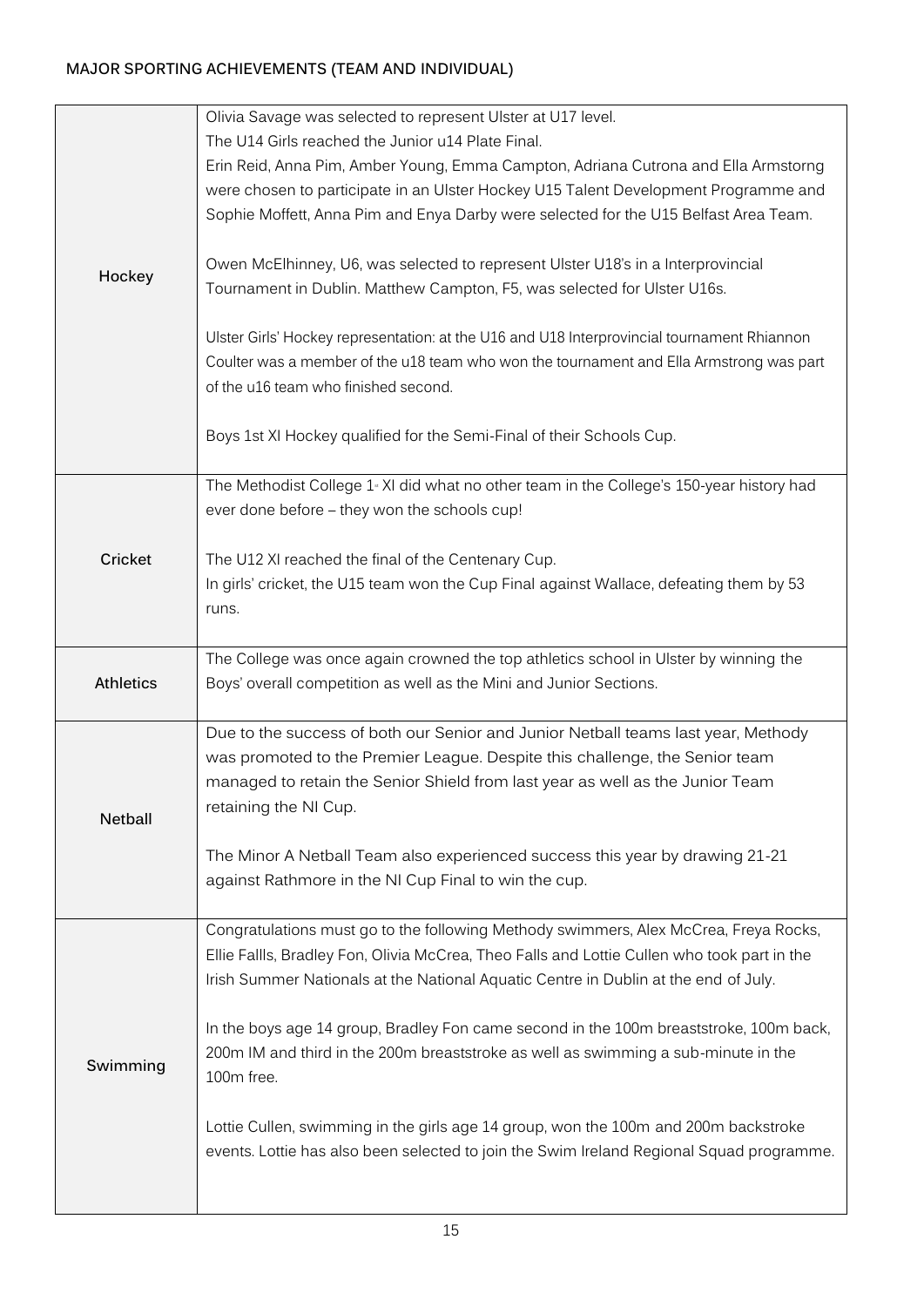|                   | Swimming Success in the 2017 Grammar Schools Gala. As a result of the relays and                                                                                                                                                                                                                                                                                                                                                                                                              |
|-------------------|-----------------------------------------------------------------------------------------------------------------------------------------------------------------------------------------------------------------------------------------------------------------------------------------------------------------------------------------------------------------------------------------------------------------------------------------------------------------------------------------------|
|                   | individual events, the junior girls won the overall trophy and the junior boys came second.                                                                                                                                                                                                                                                                                                                                                                                                   |
|                   | The past year has been a very good one for the Methody Water Polo team. In May, the<br>team won the Ulster Schools U17 competition, making us the top team in Northern Ireland.                                                                                                                                                                                                                                                                                                               |
| <b>Water Polo</b> | The team also had numerous individual achievements as well, with Caleb Bowden and<br>Owen Murphy both being selected for the Irish National team to go to the U17 European<br>Championship in Prague in March 2018. Hugh Murphy and Jake Bowden were also both<br>selected for the U15 Irish team and went to Liverpool in July.                                                                                                                                                              |
| Tennis            | The intermediate Girls A Team won the Cup Final against Strathearn. The minor Team won<br>the Plate Final against Dalriada. Rachel McCrum has been ranked Number 1 in Ireland in<br>both girl's singles and doubles at U14 level. She was chosen to represent Ireland in August<br>in the Czech Republic. She is currently ranked 451 in Europe. She won an all Irish<br>Tournament at Templeogue in Dublin at Easter in both singles and doubles in U14<br>maintaining her number 1 ranking. |
|                   | Rachel has reached a semi-final in an ETA tournament in Iceland and quarter final in<br>Portugal, beating the 8 <sup>®</sup> , 5 <sup>®</sup> and 3 <sup>®</sup> seeds subsequently. She will be competing in various<br>European Tournaments during the summer.                                                                                                                                                                                                                              |
| Football          | The U18 Football Team reached the NI Plate Final.                                                                                                                                                                                                                                                                                                                                                                                                                                             |
|                   | The Rowing Club competed at many regattas with success during the last term and over<br>the holidays. They had victories at regattas at Lough Rynn, Belfast, Blessington and got a<br>silver medal at the Irish Championships in July. In addition to this 2 MCB past pupils,<br>Rebecca Shorten and Patrick Boomer, competed at the World Championships September<br>2017.                                                                                                                   |
| Rowing            | Irish Silver Medallists - Hannah Adams, Rory Eakin, James Kelly, Calum MacRae and<br>Alexander Wilson.                                                                                                                                                                                                                                                                                                                                                                                        |
|                   | The 'Craig Cup Eight' after 10 years brought the Craig Cup back to Methody.                                                                                                                                                                                                                                                                                                                                                                                                                   |
| <b>Boxing</b>     | Youth Commonwealth Games bronze for Colm Murphy.                                                                                                                                                                                                                                                                                                                                                                                                                                              |
| Commonwealth      | Ewan McAteer and Xeno Young selected to compete as part of the NI Team in the<br>Commonwealth Games in Queensland.                                                                                                                                                                                                                                                                                                                                                                            |
| Games             | Xeno also awarded the Belfast Telegraph Young Sports Player of the Year                                                                                                                                                                                                                                                                                                                                                                                                                       |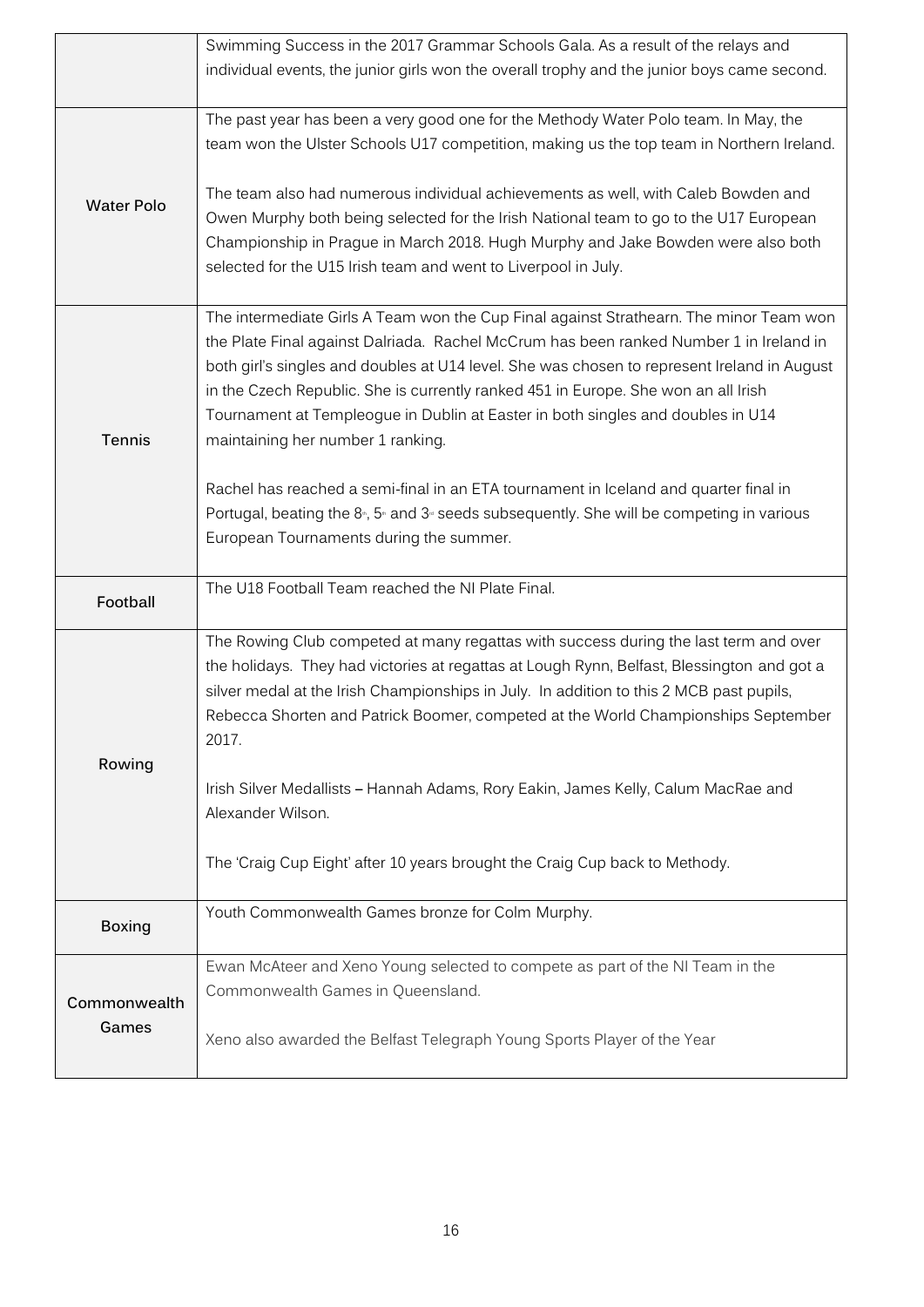## **OTHER EVENTS AND ACHIEVEMENTS (GROUPS AND INDIVIDUALS)**

| Art                  | Catherine Larmour and Catherine Cousins were chosen to have their work included in the<br>CCEA's True Colours showcase.                                                                                                                                                                                                                                                                                                                                                                                                                                                                                                                                                                                                                                                                                                                                                                                                                                                                                                                                                                  |
|----------------------|------------------------------------------------------------------------------------------------------------------------------------------------------------------------------------------------------------------------------------------------------------------------------------------------------------------------------------------------------------------------------------------------------------------------------------------------------------------------------------------------------------------------------------------------------------------------------------------------------------------------------------------------------------------------------------------------------------------------------------------------------------------------------------------------------------------------------------------------------------------------------------------------------------------------------------------------------------------------------------------------------------------------------------------------------------------------------------------|
| India Society        | Fifteen pupils and four staff set off for a trip that provided them with total immersion in life in<br>India. Through fundraising activities they raised over £25000 and deserve great credit for all<br>their efforts. They were brilliant Ambassadors for the College during their two weeks of hard<br>work and play in Kalkaji.                                                                                                                                                                                                                                                                                                                                                                                                                                                                                                                                                                                                                                                                                                                                                      |
| History              | Michael McCrory participated in the Global Peace Games using football to promote peace.<br>He visited historical monuments from the First World War and took part in a service at Menin<br>Gate to pay respect to those who had lost their lives.                                                                                                                                                                                                                                                                                                                                                                                                                                                                                                                                                                                                                                                                                                                                                                                                                                        |
| Languages            | Spanish debating team won the NICILT trophy for debating, defeating the motion that "Pupils"<br>suffer from too much stress caused by exams". Neha Iyer was voted Best Speaker.<br>German debating team retained the QUB debating competition successfully arguing that<br>homework should be abolished. The judges commented very favourably not only on our pupils'<br>fluency, pronunciation and intonation but also on how they managed to incorporate humour into<br>their arguments.<br>Team captain, Tom Alcorn is the first double champion, having been on the winning side for both<br>the German and the Spanish debate in the same academic year.<br>8 Methody pupils qualified as finalists in the All Ireland Linguistic Olympiad held in Dublin. Boys<br>and girls teams were placed 9 <sup>®</sup> and 10 <sup>®</sup> with Hugh McDowell winning a bronze medal in the<br>Junior Round.<br>Miss Moore was awarded the German Teacher Award - given to teachers of German who have<br>made an outstanding and dedicated contribution to German teaching in their school. |
| English              | Prof Mark Thornton Burnett led an intensive study afternoon on King Lear which coincided<br>with the department hosting the Kenneth Branagh Global Shakespeare Exhibition. This<br>year's guest speaker for the Sheila Smyth Lecture was singer songwriter Andy White.<br>Sofina Ali and Peter Gilmore took part in the Edgar Graham Memorial Public speaking<br>competition at Parliament Buildings. They were praised for their confidence and incisive<br>evaluation of a wide range of challenging topics.<br>Jasmijn Hofman and Julia Fitzpatrick won the QUB Literific Schools' Debating Competition.<br>Both girls went on to represent Northern Ireland at the World Schools' Debating<br>Championships in Croatia                                                                                                                                                                                                                                                                                                                                                               |
| <b>MUN</b>           | Our Model United Nations had a very successful trip to Wesley College's MUN<br>Conference The (mostly) Senior Delegation representing Kuwait won the top prize, with<br>others receiving highly commended and commended awards.                                                                                                                                                                                                                                                                                                                                                                                                                                                                                                                                                                                                                                                                                                                                                                                                                                                          |
| Moving Image<br>Arts | Daibhi Scott and Kerah Reyes gained places on the BFI Film Academy course.                                                                                                                                                                                                                                                                                                                                                                                                                                                                                                                                                                                                                                                                                                                                                                                                                                                                                                                                                                                                               |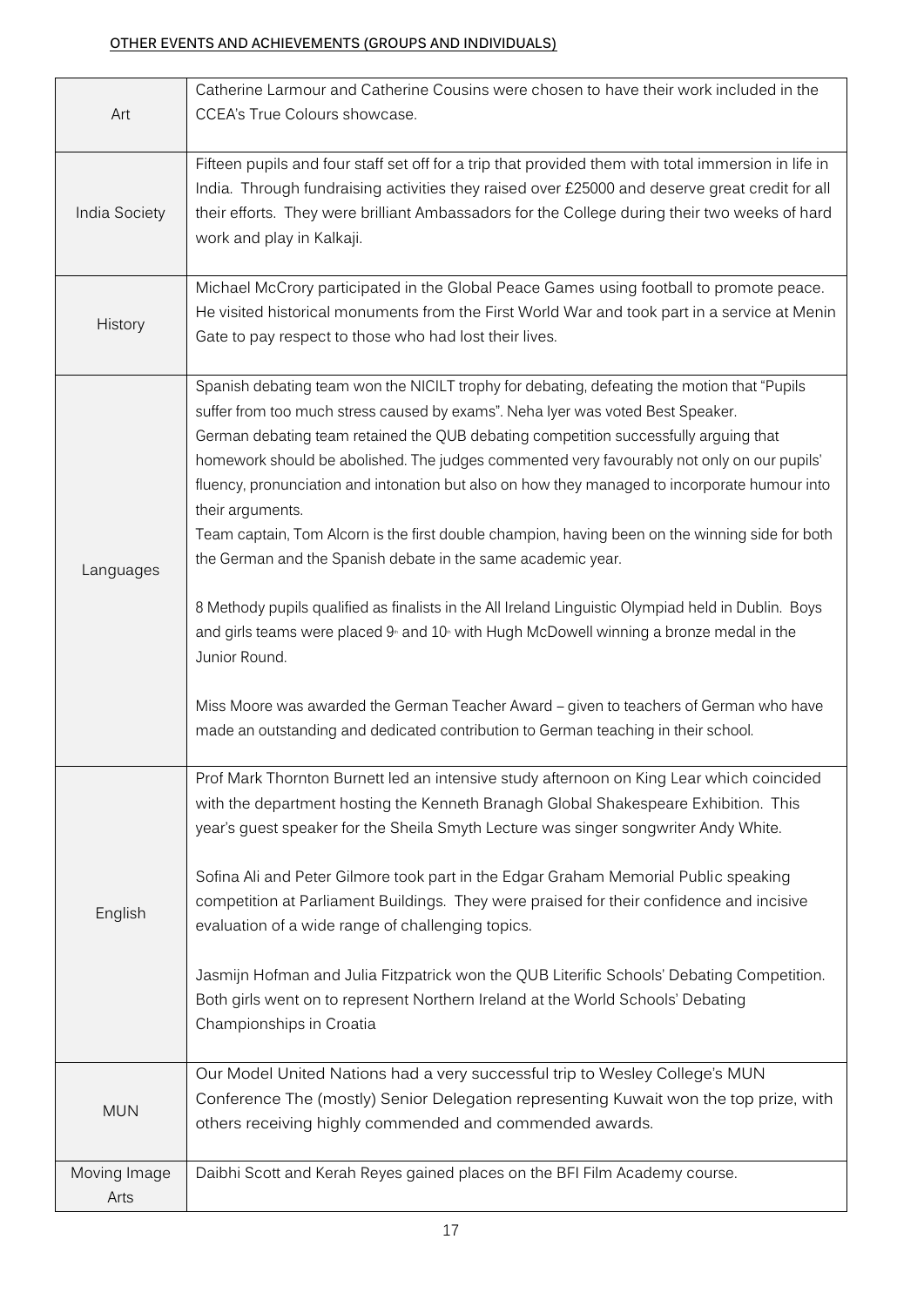|            | The Autumn concert at St Anne's Cathedral was a resounding success, with pupils from                                                                                                    |
|------------|-----------------------------------------------------------------------------------------------------------------------------------------------------------------------------------------|
|            | Form 1 to U6 performing to a sold out venue.                                                                                                                                            |
| Music      | The Chapel Choir took part in the annual charity concert at Stormont which raised £4500 for<br>Bowel Cancer. The choir also performed twice on Radio 4 - Christmas and March when       |
|            | they sang John Rutter's "A Gaelic Blessing." The Easter Concert was held at St Anne's                                                                                                   |
|            | Cathedral and an amazing night of music featuring pupils from Form 1 to U6 was rounded                                                                                                  |
|            | off with "A Lover and his Lass" by John Rutter.                                                                                                                                         |
|            | Hala Heenan, Shannon McKeown-Gilmore and Jake Lowry also impressed the judging                                                                                                          |
|            | panel yesterday in the State Rooms of the Speaker's House in the House of Commons. Their<br>video on fake news won this year's Political Studies Association Student Video Award and    |
|            | their award will be publically announced at the Political Studies Association Awards dinner                                                                                             |
|            | in London on 5th December. The speaker of the House, the Rt Hon John Bercow MP<br>commented on the quality and depth of the research that they had carried out as well as the           |
|            | confidence, erudition and good humour with which they had presented to the judging panel                                                                                                |
| Politics   | and responded to their questions.                                                                                                                                                       |
|            |                                                                                                                                                                                         |
|            | Danish Broadcasting Corporation interviewed pupils and the Principal for a documentary on how<br>the Troubles have affected the country and the challenges facing Northern Ireland as a |
|            | consequence of its sectarian past and the Brexit negotiations. The pupils commented                                                                                                     |
|            | enthusiastically about the inclusive and diverse community that they thrive in at the College, while                                                                                    |
|            | recognising the divisions and challenges that remain in Belfast.<br>SENTINUS R&D: The Sentinus Team R&D Programme aims to increase the number of                                        |
|            | young people choosing science and engineering as a career by giving them an insight into                                                                                                |
|            | STEM research and development working with local industries. Dariush Abehlekoob, Sean                                                                                                   |
|            | Terek, Jamie Wilson and Rahul Yellavarjula in U6 have been awarded CREST Gold Awards<br>through this scheme. Working with Huhtamaki Packaging, the team completed a project to          |
|            | design a process to reduce the cost of disposing of waste ink left over from the process                                                                                                |
|            | which is used to make carton packaging. They will now be presented with their Awards.                                                                                                   |
|            | At the Rolls Royce Science Prize Awards presented at the Science Museum in London on                                                                                                    |
|            | Monday night, our staff and pupils involved in a multidisciplinary project that brought<br>together science, technology and arts to solve everyday problems using e-textiles, were      |
| Science    | awarded the Rolls Royce Employees Award. The feedback from members of the judging                                                                                                       |
|            | panel expressed how impressed everyone at Rolls Royce was with the creativity, industry                                                                                                 |
|            | and inventiveness of our pupils and the staff who supported them (James McKee, Lauren<br>Davidson, Julie Copeland and Janet Coulter from Belfast School of Art).                        |
|            | James Pratt and Igor Silin achieved second and third prize respectively for the inaugural                                                                                               |
|            | Sloan McClay Award. This award is presented by the Hans Sloan Memorial Fund to the                                                                                                      |
|            | GCSE candidates who achieve the highest aggregate marks for Biology, Chemistry, Physics                                                                                                 |
|            | and Maths GCSE in Northern Ireland. The successful young scholars will receive their<br>awards at a special presentation to be held in the Ulster Museum on Thursday 4th January.       |
|            |                                                                                                                                                                                         |
| School Aid | 16 Methody students took part in the annual SAR Trip to deliver aid to a variety of schools                                                                                             |
| Romania    | and orphanages. Along with 20 pupils from St Patricks Magera they delivered nearly £30000                                                                                               |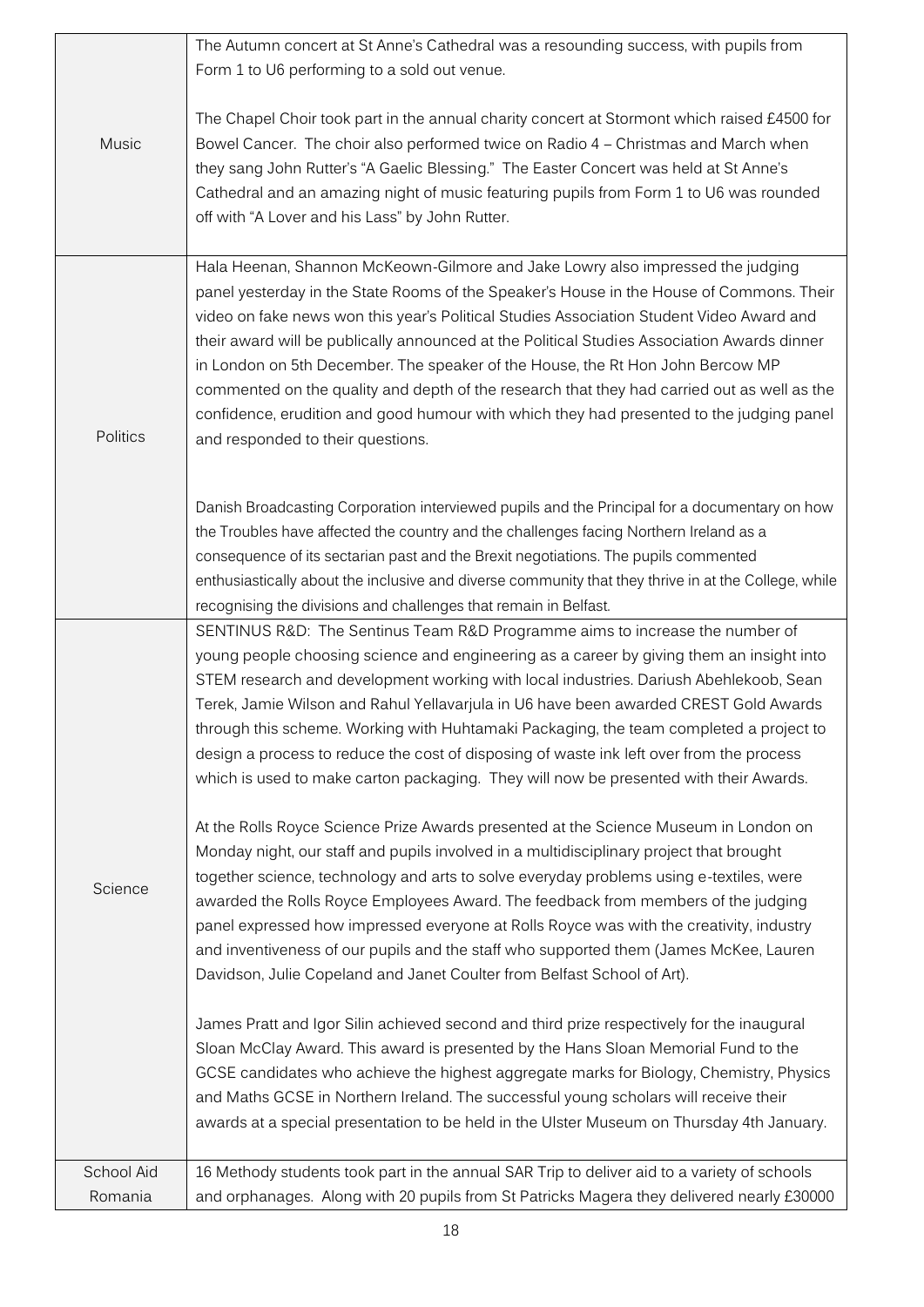|             | of donations. It was an emotional and rewarding trip that saw the young people bring much   |
|-------------|---------------------------------------------------------------------------------------------|
|             | needed compassion to those in need.                                                         |
|             |                                                                                             |
| College     | Jacques Picton was presented with an Ambassador's Award for Sailing and Ansh Pahunya        |
| Ambassador  | for Squash. Zoe Kerr for Crossfit, Daniel Sigurdsson for Fencing and Keisha Steele awarded  |
| Awards      | for saving the life of a person by giving them CPR.                                         |
| Rank        | Achievements: Joel Adu-Boateng was awarded a Rank Foundation Pebble in the Pond             |
|             | Award in recognition of his potential leadership abilities.                                 |
| Foundation  |                                                                                             |
|             | Aisha Alnajjar travelled to London as a guest of the children's charity Barnardo's. She was |
| Young       | awarded a Young Achiever's Certificate for both her outstanding academic achievement and    |
| Achiever's  | for the positive support she has provided to young people under the Vulnerable Persons      |
| Certificate | Relocation scheme, over the past two years. Her commitment to her studies and her           |
|             | dedication to supporting others is both commendable and impressive.                         |
| Future Chef | Amy Jeffers, F4, UK Future Chef Finalist after winning NI Regional competition.             |
|             |                                                                                             |

## **SPECIAL ACADEMIC ACHIEVEMENTS**

In the 2018 A Level, AS Level and GCSE examinations, many top places were taken by our pupils:

## **PUBLIC EXAMINATIONS**

## **CCEA A Level**

| (Northern Ireland placings)        |                 |
|------------------------------------|-----------------|
| First in Environmental Technology  | Samuel McLernon |
| Second in Environmental Technology | Rose Watson     |
| Second in Biology                  | Kira Rogers     |
| Second in Physics                  | Joshua Marsden  |
| Third in Mathematics               | Joshua Marsden  |
| Third in Business Studies          | Zara Gilbert    |
|                                    |                 |

## **AQA A Level**

(Northern Ireland placings) First in Spanish Catalina, Cerda

## **CCEA GCSE**

| (Northern Ireland placings)        |                        |
|------------------------------------|------------------------|
| Third in Chemistry                 | Emmanouela Mathioudaki |
| Joint Third in English Language    | Zara Watson            |
| Joint Second in English Literature | Audree Hassan          |
| First in Mathematics               | James Duffy            |
| Third in Mathematics               | Emmanouela Mathioudaki |
| Joint Third in Economics           | Harry Gillespie        |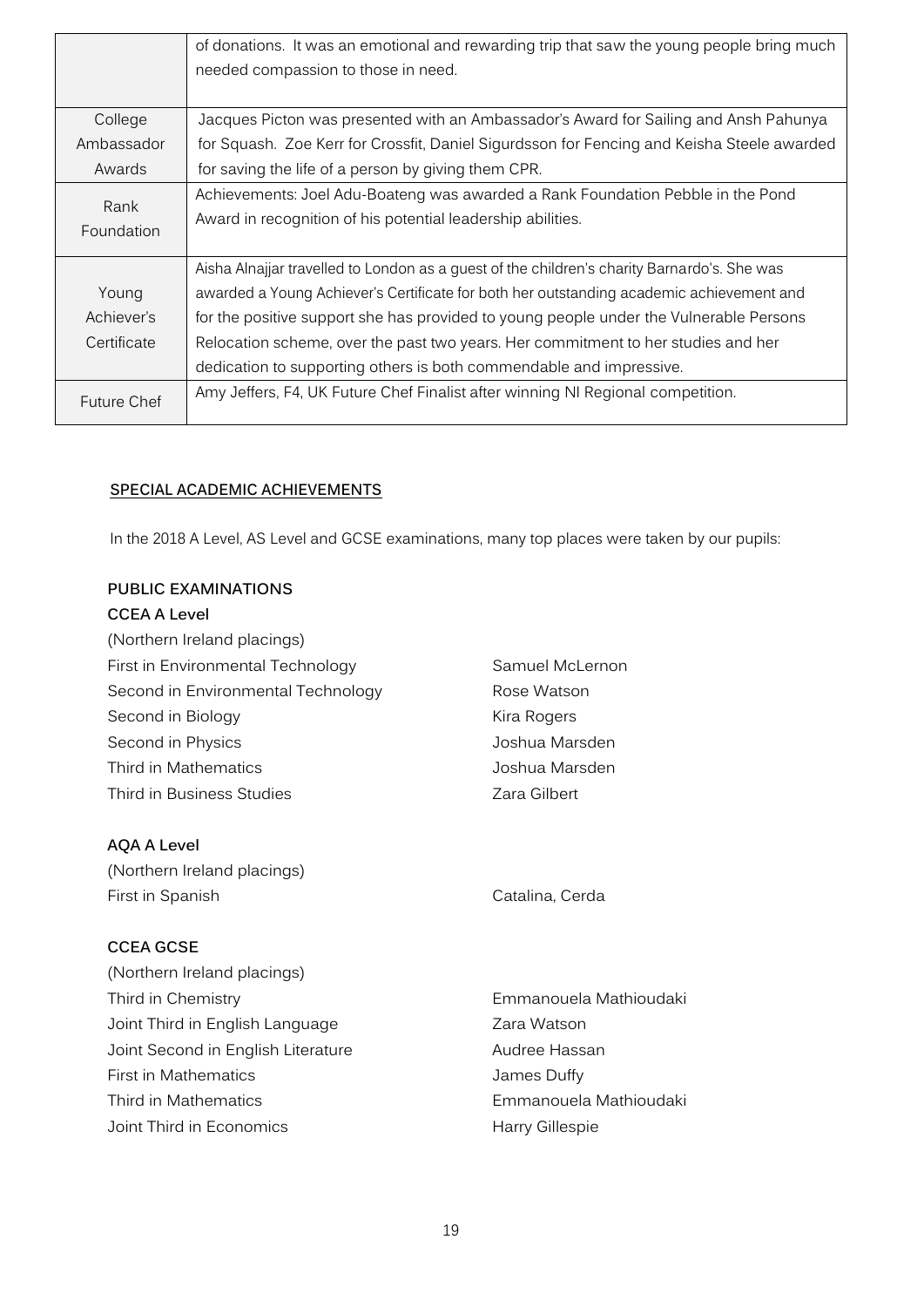## **UNIVERSITY ENTRANCE**

The following former members of the College have obtained places at Cambridge and Oxford Universities:

| <b>CAMBRIDGE</b>                     |                                                    |
|--------------------------------------|----------------------------------------------------|
| Zara Aylward-Maruna                  | Human, Social and Political Sciences (Fitzwilliam) |
| Daniel Heraghty                      | <b>Natural Sciences (Trinity Hall)</b>             |
| Neha Iyer                            | Modern and Medical Languages (Murray Edwards)      |
| Juliette Kennedy (deferred 2019)     | Chemical Engineering (Robinson)                    |
| Katheryn Riley                       | Veterinary Medicine (Jesus)                        |
| Adam Smylie                          | Mathematics (Gonville & Keys)                      |
| Paul Storrs (left 2017 – re-applied) | Natural Sciences (Sidney Sussex)                   |
|                                      |                                                    |
|                                      |                                                    |
| <b>OXFORD</b>                        |                                                    |
| Kathryn Gillespie                    | Beginners Italian and Spanish (Balliol)            |
|                                      |                                                    |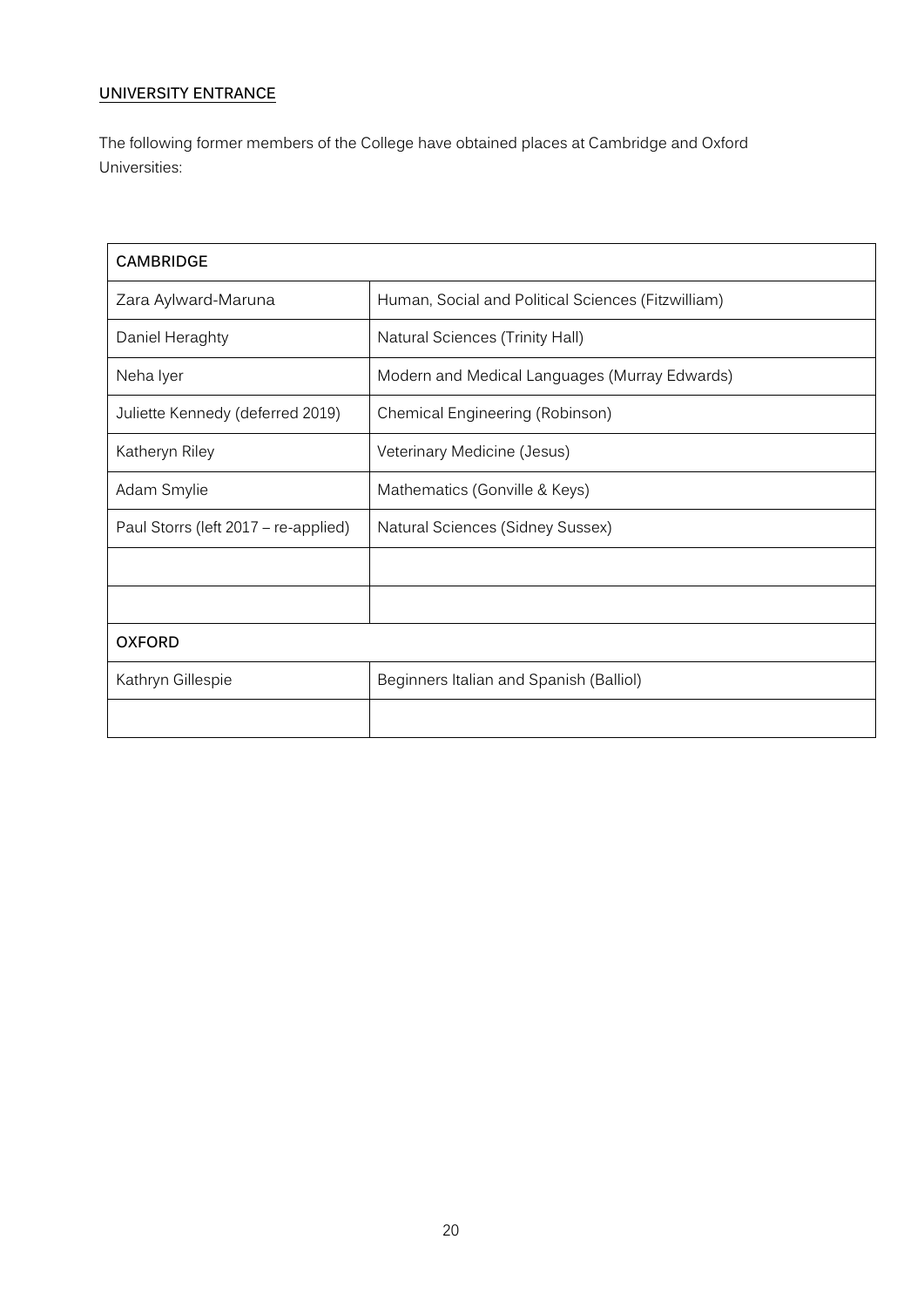## **CONTRIBUTIONS TO CHARITIES**

| <b>MONEYBOX</b>                |            |
|--------------------------------|------------|
| Macmillan Cancer Support       | £455.15    |
| Children In Need               | £528.44    |
| Toys for Thorndale             | £800.00    |
| Cancer fund for children       | £2328.20   |
| Stand By Me                    | £4,096.71  |
| Ten Foundations                | £700.00    |
| Romania Society                | £1,110.00  |
| Marie Curie                    | £2603.40   |
| Hope for Children              | £839.74    |
| <b>Action Mental Health NI</b> | £100.00    |
| <b>Total</b>                   | £13,561.64 |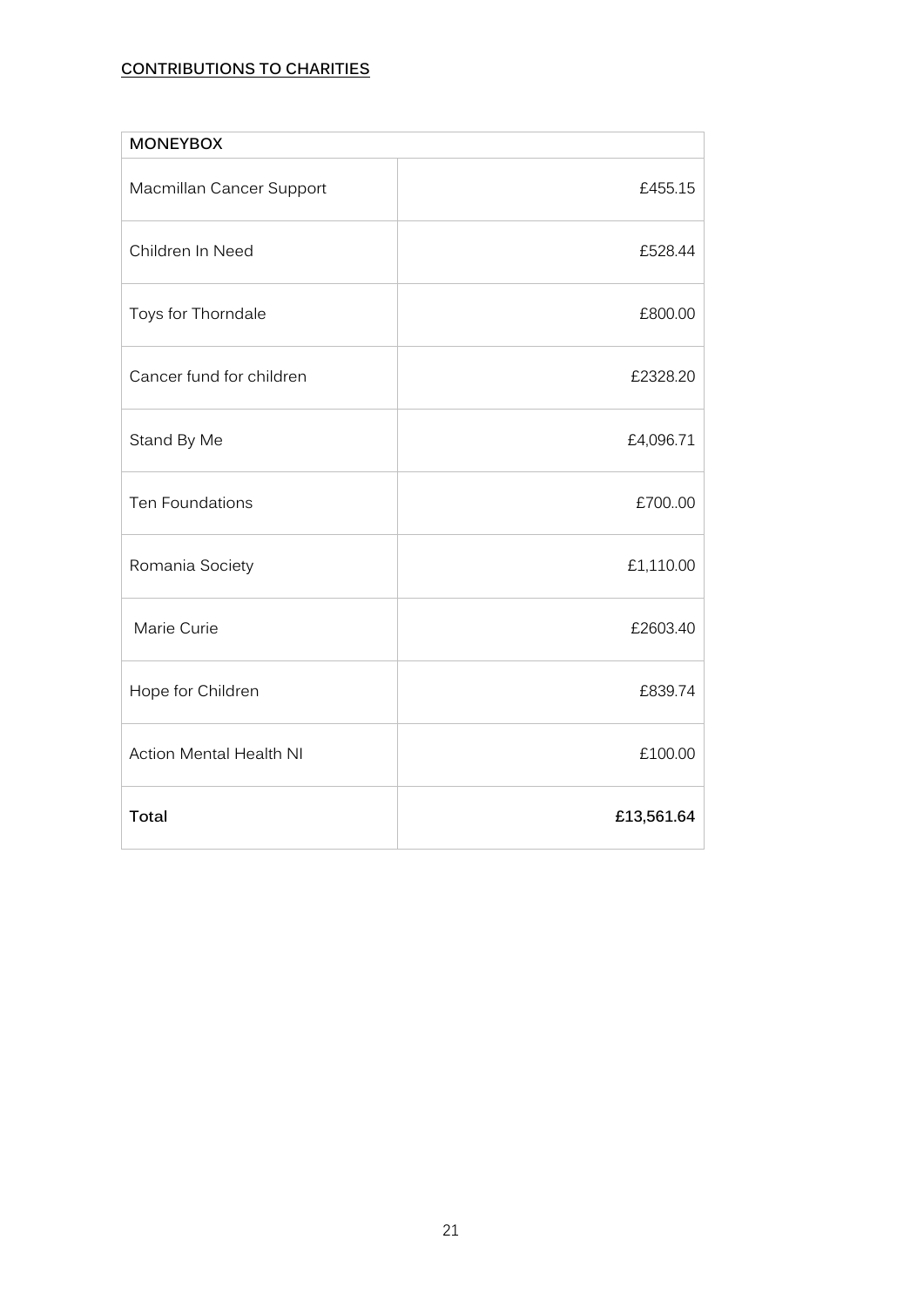#### **PREPARATORY DEPARTMENT – FULLERTON HOUSE & DOWNEY HOUSE, 2017-2018**

## **ANALYSIS OF EXAMINATION RESULTS 2017 – KEYS STAGES 1 & 2**

| Key Stage 1                  |                    |
|------------------------------|--------------------|
| % of pupils achieving        | Teacher Assessment |
| English Level 2 or above     | 95.24%             |
| English Level 3 or above     | 29.19%             |
| Mathematics Level 2 or above | 97.62%             |
| Mathematics Level 3 or above | 14.29%             |

| Key Stage 2                  |                    |
|------------------------------|--------------------|
| % of pupils achieving        | Teacher Assessment |
| English Level 4 or above     | 92.5%              |
| English Level 5 or above     | 32.5%              |
| Mathematics Level 4 or above | 97.5%              |
| Mathematics Level 5 or above | 37.5%              |
|                              |                    |

## **ATTENDANCE** 96.9%

#### **LEAVERS' DESTINATIONS**

| No of Leavers(P7) | Grammar School | Secondary School |
|-------------------|----------------|------------------|
| 38                | 92.1%          | 7.9%             |

#### **CLUBS & ACTIVITES AVAILABLE**

## Sporting

## Activities

| Cricket | Football    | Hockey | Netball                        | Rugby | Swimming       |
|---------|-------------|--------|--------------------------------|-------|----------------|
|         | Clubs       |        |                                |       |                |
|         | All         |        | $P1 - P3$                      |       | $P4 - P7$      |
|         | Art & Craft |        | Scripture Union Puzzle<br>Club |       | Chess          |
|         | Drama       |        | $Sing - a - long club$         |       | Journalism     |
|         | Choir       |        | <b>Tufty Club</b>              |       | Orchestra      |
|         |             |        |                                |       | Recorder Group |
|         |             |        |                                |       | Table Tennis   |

#### **CONTRIBUTIONS TO CHARITIES - £7198.29**

NI Cancer Fund for Children Save the Children Defibrillator Fund NSPCC Simon Community Jeans for Genes Poppy Appeal Children in Need Belfast Central Mission Hope for Children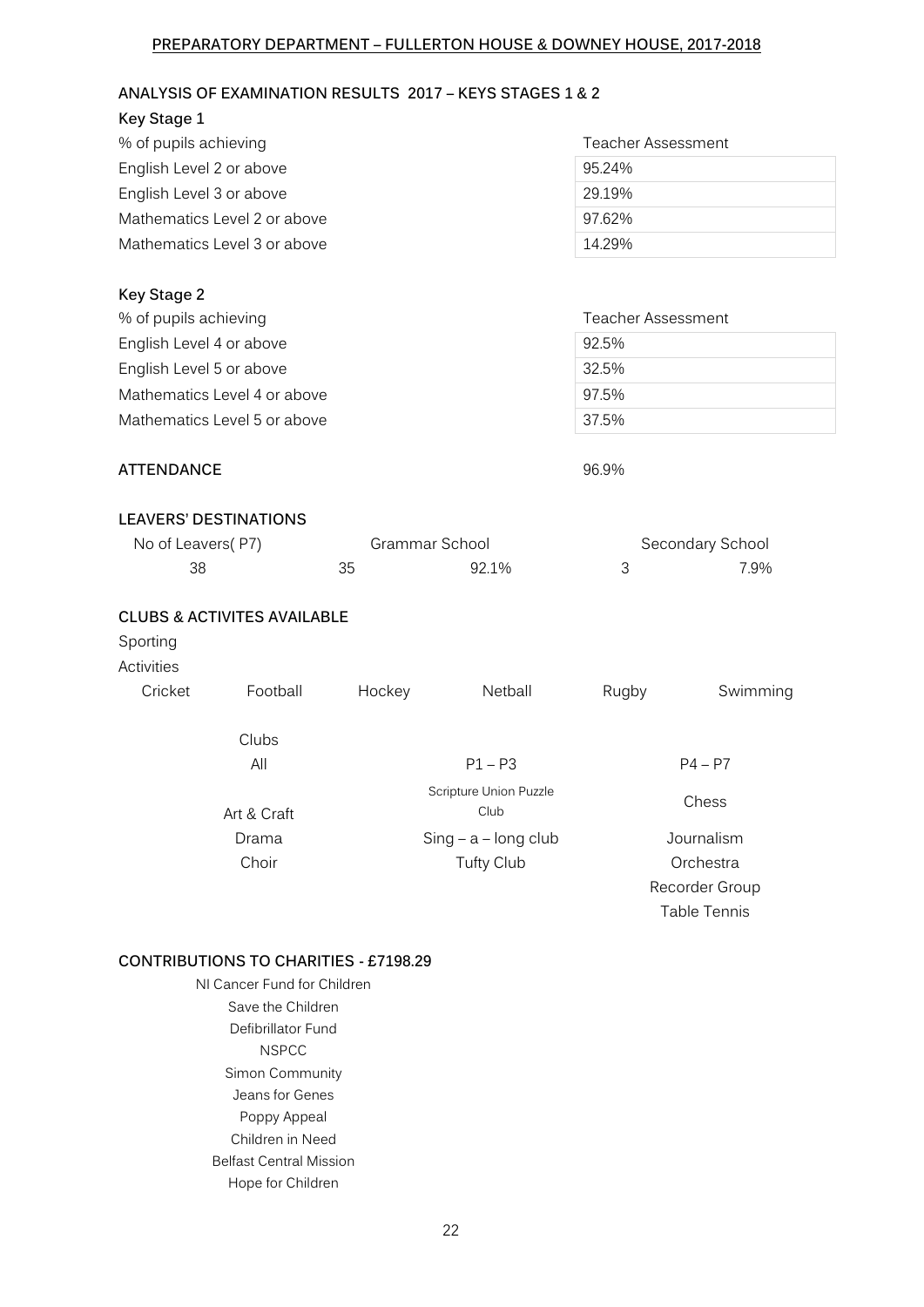#### **SUMMARY INCOME AND EXPENDITURE ACCOUNT**

for the year ended 31 March 2017

|                                                | Note |            | 2018       |            | 2017       |
|------------------------------------------------|------|------------|------------|------------|------------|
|                                                |      | £          | £          | £          | £          |
| (Deficit) Surplus from Educational Activities: |      |            |            |            |            |
| Secondary Department                           | 1    |            | (263, 455) |            | (214, 426) |
| <b>Preparatory Department</b>                  | 2    |            | (10,641)   |            | (25, 752)  |
|                                                |      |            | (274,096)  |            | (240, 178) |
| Other Operating Income                         |      | 809,758    |            | 846,595    |            |
| Less Other Operating Expenditure               |      | (740, 916) |            | (750, 610) |            |
| (Deficit) on General Reserve                   |      |            | 68,842     |            | 95,985     |
| <b>Total College (Deficit)</b>                 |      |            | (205, 254) |            | (144, 193) |
|                                                |      |            |            |            |            |

#### **SUMMARY BALANCE SHEET**

| as at 31 March 2017                                 |             |             |
|-----------------------------------------------------|-------------|-------------|
|                                                     | 2018        | 2017        |
|                                                     | £           | £           |
| <b>Fixed Assets</b>                                 | 10,309,065  | 7,277,944   |
| <b>Endowment Asset Investments</b>                  | 1,405,562   | 1,374,731   |
| Development Fund Investments                        | 1,859,825   | 1,123,863   |
| Preparatory Department Development Fund Investments | 20,566      | 20,566      |
| Synthetic Hockey Pitch Fund Investments             | 72,332      | 60,252      |
| <b>Current Assets</b>                               | 3,192,680   | 4,298,632   |
| Creditors Falling Due In One Year                   | (1,515,110) | (1,958,691) |
| <b>Total Assets Less Current Liabilities</b>        | 15,344,920  | 12,197,297  |
| Long Term Liabilities                               | (550, 480)  |             |
| <b>TOTAL NET ASSETS</b>                             | 14,794,440  | 12,197,297  |
| Represented by                                      |             |             |
| Deferred Capital Grants and Donations               | 6,805,453   | 4,906,770   |
| Deferred Income                                     | 481,560     | 497,596     |
| <b>Endowment Funds</b>                              | 1,405,562   | 1,374,731   |
| Development Fund                                    | 1,859,825   | 1,123,863   |
| Preparatory Department Development Fund             | 20,566      | 20,566      |
| Synthetic Hockey Pitch Sinking Fund                 | 72,332      | 60,252      |
| Reserves                                            | 4,149,142   | 4,213,519   |
| <b>TOTAL FUNDS</b>                                  | 14,794,440  | 12,197,297  |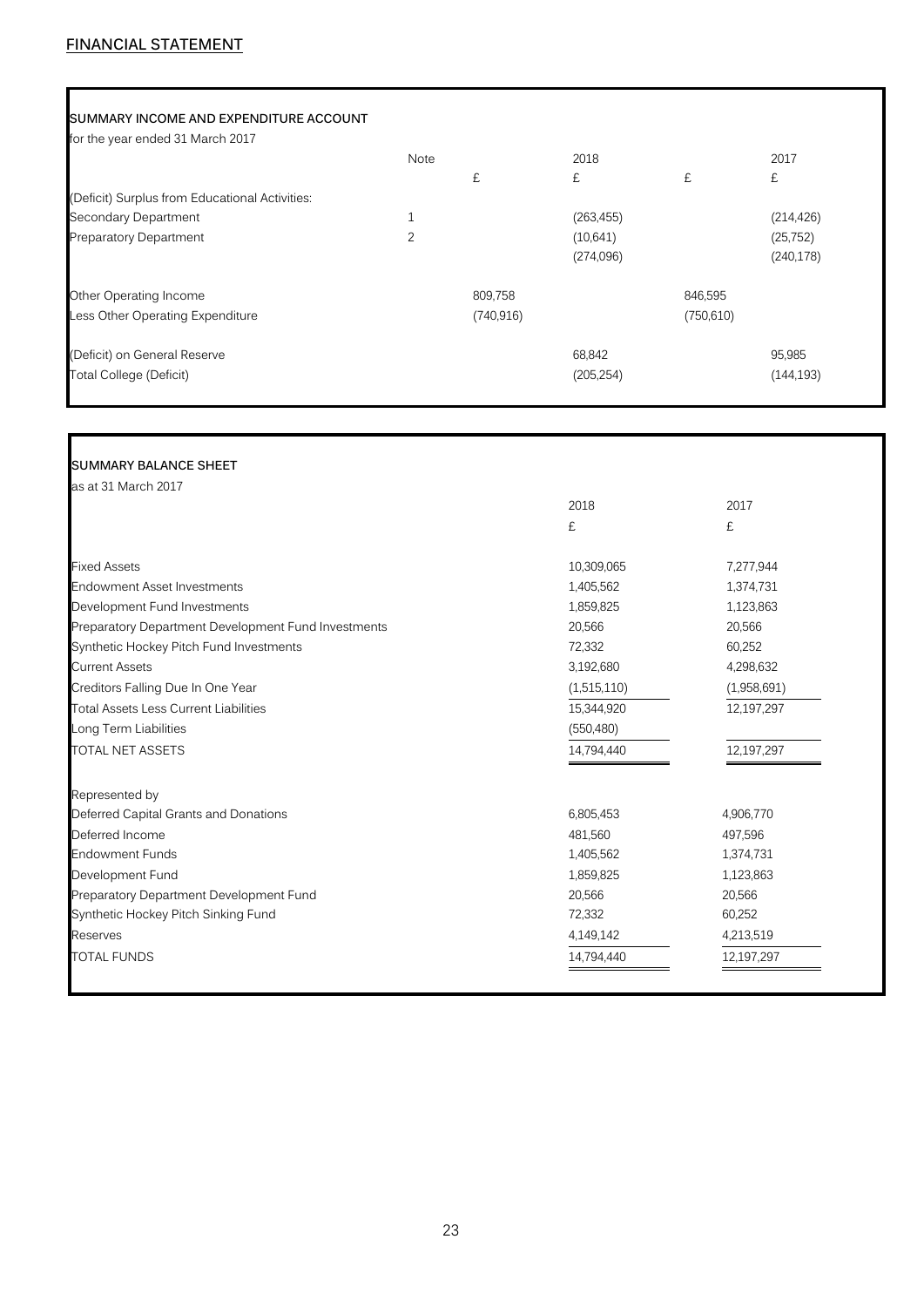## **METHODIST COLLEGE BELFAST**

## 1. INCOME AND EXPENDITURE ACCOUNT - SECONDARY DEPARTMENT

|                       | 2018       | 2017       |
|-----------------------|------------|------------|
|                       | £          | £          |
| <b>INCOME</b>         |            |            |
| <b>Tuition Fees</b>   | 16,341     | 13,640     |
| Grants                | 8,423,024  | 8,363,888  |
| College Fund          | 437,759    | 381,907    |
| Other Income          | 103,338    | 111,650    |
|                       | 8,980,462  | 8,871,085  |
| <b>EXPENDITURE</b>    |            |            |
| <b>Teaching Costs</b> | 6,856,162  | 6,744,690  |
| <b>Premises Costs</b> | 627,623    | 568,424    |
| <b>Support Costs</b>  | 1,760,132  | 1,772,397  |
|                       | 9,243,917  | 9,085,511  |
| (Deficit) Surplus     | (263, 455) | (214, 426) |

## 2. INCOME AND EXPENDITURE ACCOUNT - PREPARATORY DEPARTMENT

|                       | 2018      | 2017      |
|-----------------------|-----------|-----------|
|                       | £         | £         |
| <b>INCOME</b>         |           |           |
| <b>Tuition Fees</b>   | 1,201,847 | 1,174,019 |
| Grants                | 165,477   | 179,571   |
| Other Income          | 207,832   | 206,157   |
|                       | 1,575,156 | 1,559,747 |
| <b>EXPENDITURE</b>    |           |           |
| <b>Teaching Costs</b> | 1,038,491 | 1,042,006 |
| <b>Premises Costs</b> | 126,592   | 117,513   |
| <b>Support Costs</b>  | 420,714   | 425,980   |
|                       | 1,585,797 | 1,585,499 |
| (Deficit)             | (10, 641) | (25, 752) |

A full set of accounts and audit report are available from the Administration Centre at the College.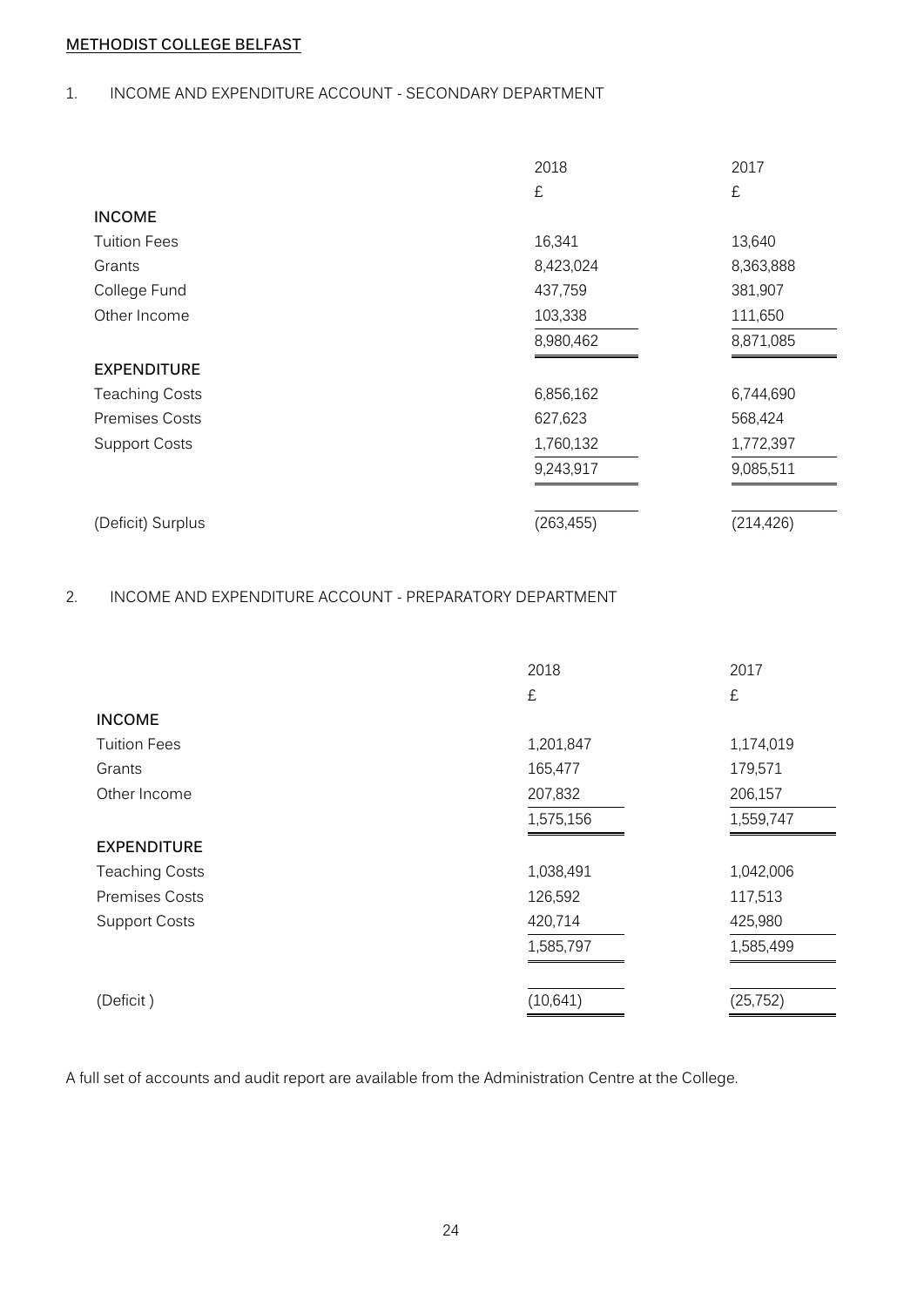## **TREASURER'S REPORT**

Founded in 1865 and opened in 1868 by the Conference of the Methodist Church in Ireland, Methodist College is one of Northern Ireland's leading co-educational grammar schools. It is a non-denominational, co-educational grammar school where pupils of all faith and none are welcomed into a safe, supportive and inclusive environment which offers equal opportunities to all. The College's main campus is situated at Malone Road Belfast where the College's Secondary Department is located together with Fullerton House, one of the College's preparatory schools. The College's other preparatory school, Downey House, is located at Pirrie Park where there are extensive games and sports facilities. The school also has a modern and well equipped boat house located beside the River Lagan and an artificial turf hockey pitch at Deramore Park. The College's Secondary Department is attended by 1776 pupils and the Preparatory Department by 270 pupils.

The College has an outstanding reputation for academic excellence and achievement in music, drama, sport and many other extra-curricular activities. The wide range of academic subjects and activities offered allows our pupils to express themselves and develop their talents wherever their interests lie. The College's aim is to encourage all its pupils to develop into enthusiastic, confident and tolerant young people who have respect for themselves and for others and who will be able to contribute fully to the world in which they will live and work.

The College continues to deliver a top class service against a continuing very difficult financial environment. There continues to be sustained pressure on funding to schools in Northern Ireland and the College is affected by this pressure. It is an ever increasing challenge to balance the College's increasing expenditure, which is due to factors largely outside its control, against continually reducing funding. For the financial year 2017-18 the College unfortunately recorded a deficit of £205,254 compared to a deficit of £144,193 for 2016-17 and a surplus of £97,416 for the previous year.

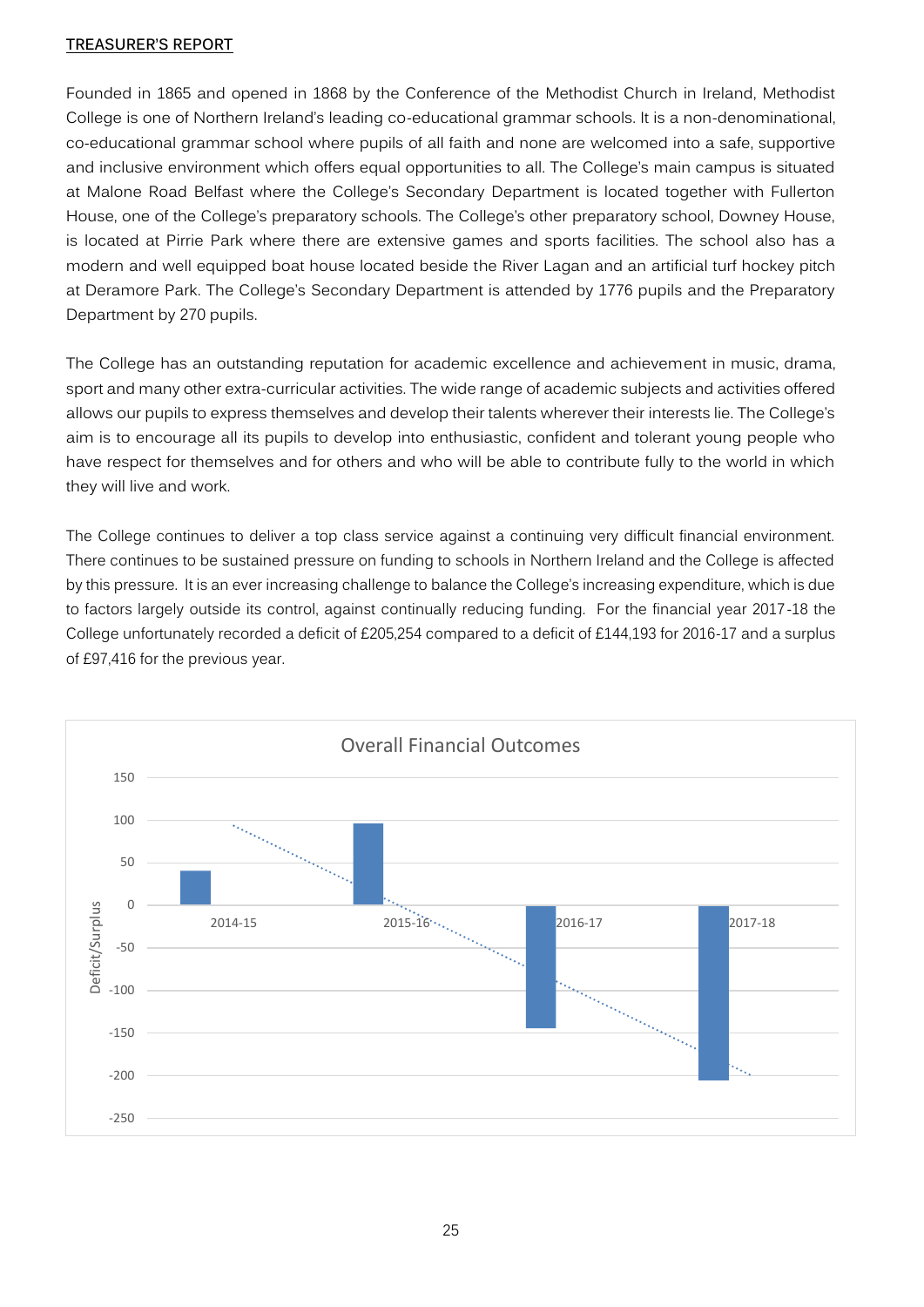**A summary of the results for the year is as follows:**

|                        | Total    | Secondary Dept. | Preparatory | <b>Other Operating</b> |
|------------------------|----------|-----------------|-------------|------------------------|
|                        |          |                 | Dept.       |                        |
| Income                 | £000's   | £000's          | £000's      | £000's                 |
| <b>Grants Received</b> | 8,588.5  | 8,423.0         | 165.5       |                        |
| <b>Tuition Fees</b>    | 1,218.1  | 16.3            | 1,201.8     |                        |
| College Fund           | 437.8    | 437.8           |             |                        |
| Others                 | 1,120.9  | 103.3           | 207.8       | 809.8                  |
| <b>Total Income</b>    | 11,365.3 | 8,980.4         | 1,575.1     | 809.8                  |
|                        |          |                 |             |                        |
| Expenditure            |          |                 |             |                        |
| Teachers' Salaries     | 7,237.7  | 6,240.0         | 997.7       |                        |
| <b>Other Salaries</b>  | 1,948.6  | 1,565.0         | 383.6       |                        |
| <b>Other Costs</b>     | 2,384.3  | 1,438.9         | 204.5       | 740.9                  |
| Total                  | 11,570.6 | 9,243.9         | 1,585.8     | 740.9                  |
| Expenditure            |          |                 |             |                        |
|                        |          |                 |             |                        |
| Surplus/(Deficit)      | (205.3)  | (263.5)         | (10.7)      | 68.9                   |

This deficit was not unexpected and is somewhat better than was forecast this time last year.

The main reasons for the deterioration in the financial well-being of the school is the further reduction of government funding in real terms together with additional costs which are largely outside the College's control. Over the last number of years this included increases to salary costs through national insurance, pension and centrally negotiated pay increases. There has also been the imposition of some other costs such as the Apprenticeship Levy and none of these increases have been funded by the Department of Education. Given that grant income makes up 94% of the income for the Secondary Department and 10.5% of the income for the Preparatory Department, any reduction or failure of this funding to keep pace with increases to costs has a very significant effect on the College's finances. Such reductions to funding have been a recurrent theme over the last number of years and, given current government policy, is unfortunately likely to continue. This makes it very difficult for the College to be able to deliver the breadth and quality of service it has historically provided for the young people who attend the school and to cope with this the College has had to take some difficult and challenging decisions over the last number of years. Given the current outlook for 2018-19, which indicates a further deficit for the College, these major challenges will continue.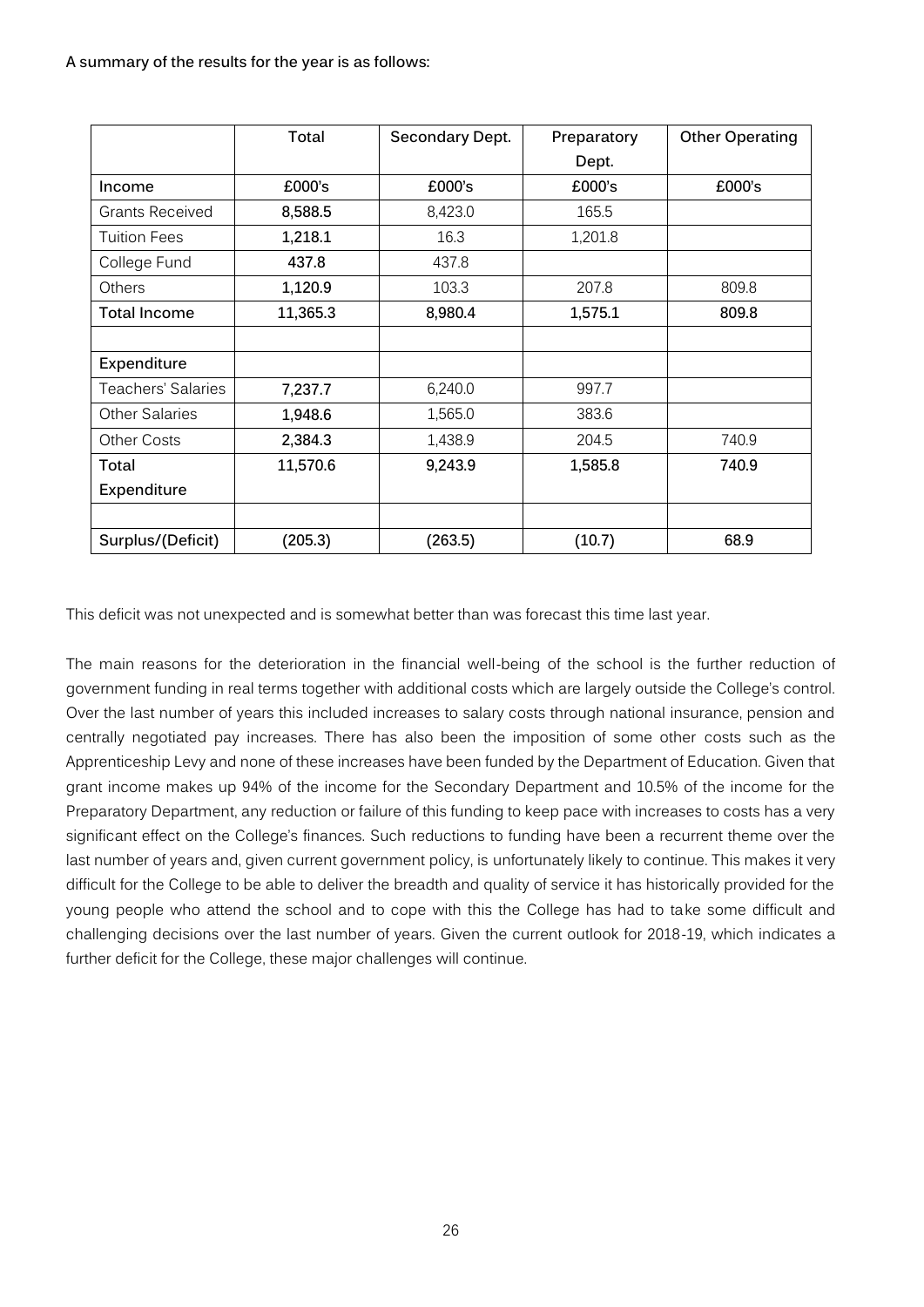

**The Secondary Department** offers a very wide range of subjects and activities to all our pupils and has an outstanding reputation for academic excellence and record of achievement in a wide range of extra-curricular activities. The school offers the pupils who attend an exceptional experience and opportunities.

The results over the last few years are as follows:

| <b>Financial Year</b> | Surplus/(Deficit)£k |
|-----------------------|---------------------|
| 2017-18               | (263.5)             |
| 2016-17               | (214.4)             |
| 2015-16               | 96                  |
| 2014-15               | 53.8                |

This trend is due to the level of grant funding for the past few years under the Common Funding Formula reducing in cash terms coupled with the significant increases to costs which are largely outside the control of the school. These substantial increases to costs are set out earlier in this report. Even by making continuous reductions to costs, it is impossible for the College to cover these significant additional costs. Therefore, to maintain the service that the College wishes to deliver to its pupils, the school relies ever more heavily on parental support, through contributions to the Annual College Fund, to maintain its current level and breadth of offering to all its pupils. Parents' contributions to the College Fund are no longer funds used for services that are nice to have; they are essential to maintain the offering currently provided. It is very pleasing that contributions by parents to the Annual College Fund increased in the past financial year and it is hoped that this trend will continue to allow the College to safeguard the services provided as far as possible. The Board of Governors would like to express its sincere thanks and appreciation to all those parents who have contributed to this Fund.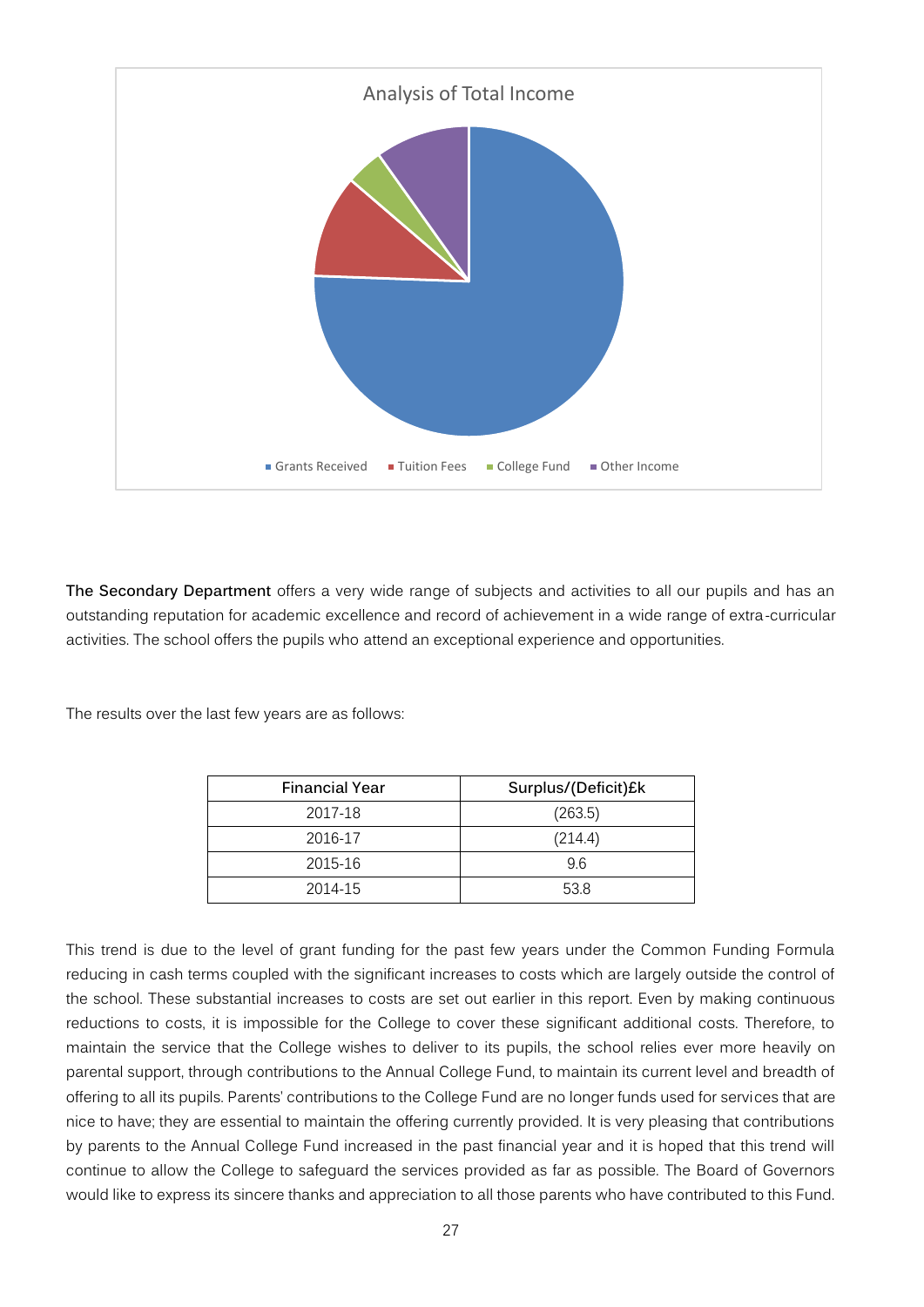To those parents who have not contributed to the Fund in the past year I would ask you to consider very seriously making a contribution to assist the school in its work. The College simply cannot provide the range and quality of education and extra-curricular activities it currently provides without these contributions. There is no doubt that with the level of government funding currently being made available the future for education at the College and in Northern Ireland in general is very challenging. However, the Board of Governors are confident that these challenges can be met.

**The Preparatory Department** is an integral part of the College offering parents an excellent standard of education for their children and a very wide range of extra-curricular activities. The Department's two schools, Downey House and Fullerton House provide co-educational learning, excellent standards and outcomes, specialist teaching, convenient locations, a broad curriculum, excellent pastoral care, after school and preschool services. There is music and drama together with a wide range of sports available to the children who attend. There is little government aid available to this Department and so it relies almost entirely on parents paying fees towards the education of their children.

The results over the last few years are as follows:

| <b>Financial Year</b> | Surplus/(Deficit)£k |
|-----------------------|---------------------|
| 2017-18               | (10.7)              |
| 2016-17               | (25.7)              |
| 2015-16               | 122                 |
| 2014-15               | (37.4)              |

This is quite a good outcome for 2017-18 given that the cost pressures on this Department are the same as for the Secondary Department. The future for this Department will inevitably be challenging but the Board of Governors has every confidence that parents wish to have a first class education for their children and the preparatory education will continue to provide this service.

## **Development of the College's Facilities**

As a comparison to the very real difficulties coming from recurrent government funding it is very pleasing that major work has not only started but is well advanced on the development of the College's facilities.

**McArthur Hall,** which is one of the College's original historical buildings, has undergone massive refurbishment and development to bring it from the 19<sup>th</sup> into the 21<sup>th</sup> century. This £5million project is now almost complete and will provide an excellent new library and other teaching spaces. This could not have been achieved without the support of the Department of Education which contributed £3.4million to the project and to two major and other benefactors who have contributed to and are continuing to support this very significant project. I would like to take this opportunity to thank all these benefactors who have made contributions to this project. The end result is extremely impressive and will provide an excellent teaching facility for decades to come.

**School House** is the College's other historical building and the Department of Education is providing significant grant aid to fund the refurbishment and development of this building at a cost of just over £7 million. Preparation work on this project is now well underway with planning permission granted and the project is currently out to tender with potential contractors. It is expected that construction work will begin in the Autumn and, when finished, this building will also provide some excellent accommodation for the College for years to come.

As reported previously, the College is also moving forward with the development of **two artificial turf hockey pitches** at Pirrie Park and the preparation of an overall development plan for the College's games facilities has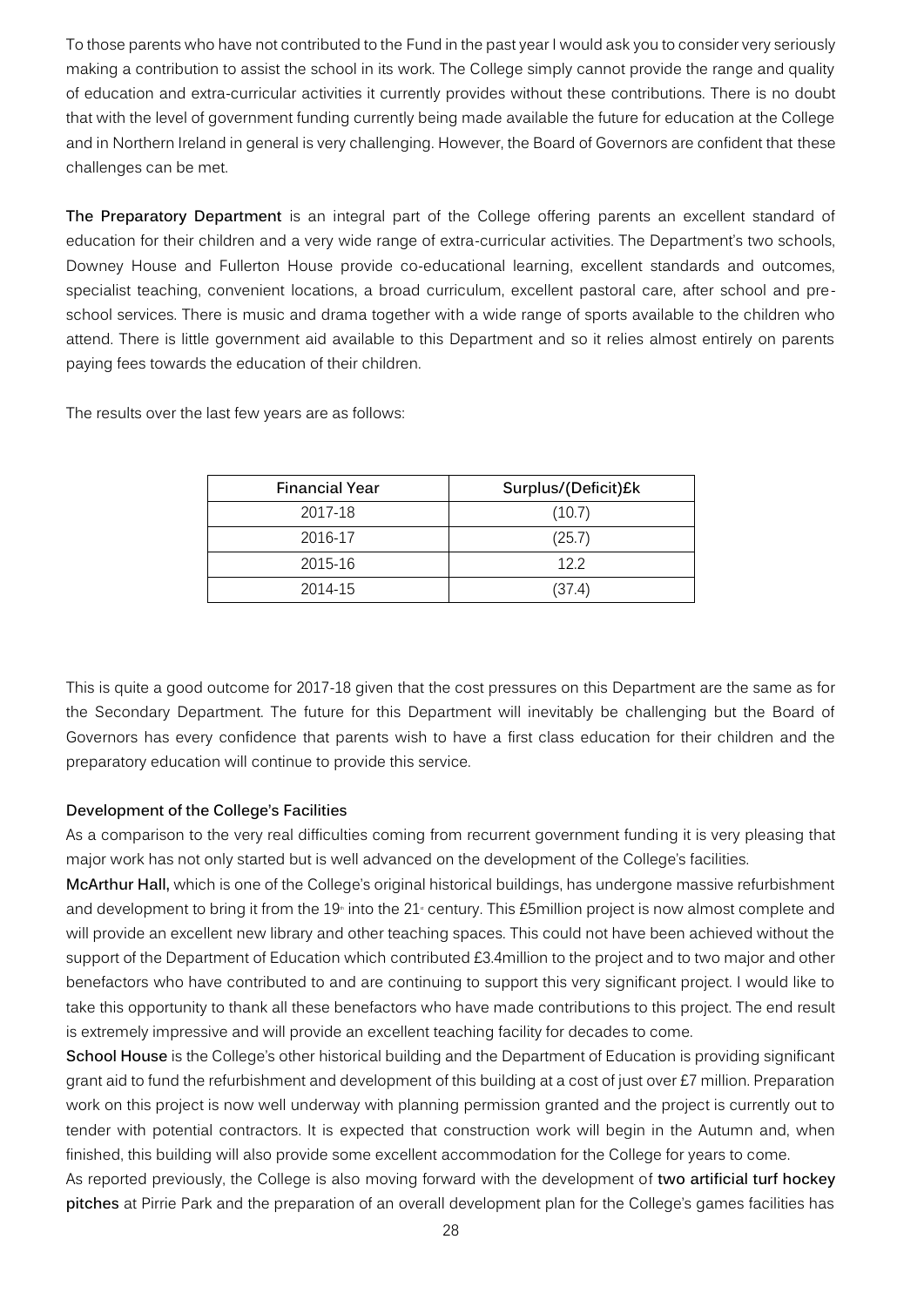been prepared. Planning applications for the two new hockey pitches have been lodged and it is hoped that work will begin on this facility during this financial year.

This development work to the College's facilities is very significant and demonstrates the commitment of the Board of Governors to create a school with facilities which will benefit all our pupils for many years to come. However, such developments have a significant cost involved beyond that borne by the Department of Education. This additional funding will be the responsibility of the College and to fund this cost there will be a 'Fund Raising Campaign'. It is therefore very pleasing that some major donations have already been received towards these projects with £545k received from benefactors in the past year.

This is a major organisation and given the financial challenges being faced by the school it is essential to have good financial management and control. An annual internal audit is carried out by external auditors where systems and controls are examined and reported upon. As a result of this year's audit, the College again recorded the highest level of assurance possible. These financial statements have also been audited by external auditors and you will see from the audit report that they have been prepared to a high standard.

The College depends on the expertise, commitment and goodwill of all our staff. The level of service provided to pupils and the outcomes achieved are a credit to everyone and I thank all the staff for their efforts which are greatly appreciated. The College is a significant employer with around 229-part time and full time staff. This is made up of 129 teaching staff and 100 support staff.

Finally, the Board of Governors of the College would like to thank parents and pupils for their very significant contribution to the school community and trust that they will continue to support the school in its work in the future.

Signed:

Mr E Bell, Treasurer May 2018